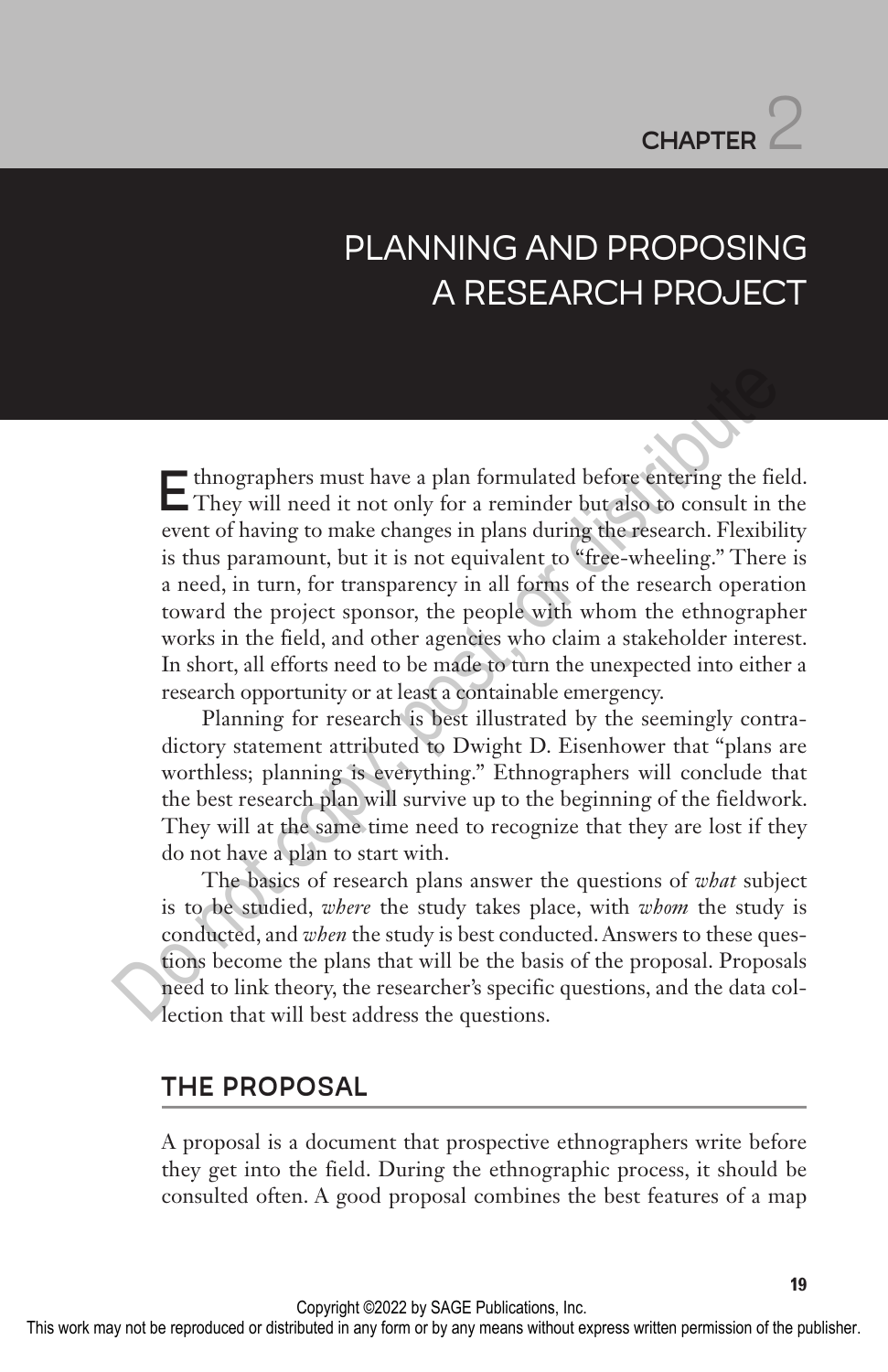and a compass. It tells ethnographers where they are, in addition to where they want to be, and highlights likely paths that show how to get there. Once in the field, ethnographers are surrounded by the riches of human culture, and therefore of ethnographic data. Virtually all new ethnographers have discovered that it is easy to lose one's way and chase after exotic but irrelevant detail. The following discusses the minimum attributes that a research proposal might take, in light of the practical research issues confronting all ethnographers.

#### **What the Ethnographer Will Study**

This section of the proposal contains the research problem statement and a review of previous work in the subject area. It includes the literature review, which in turn includes a review of theories. Such theories are a form of conceptual guidance that has been applied to similar problems in the past. In the best of all possible worlds, it should include a new theoretical synthesis—a better way of looking at the problem. A word of caution is necessary, however: a literature review can become lengthy. Often the bulk of it can be put in an appendix. The proposal proper should include only some form of summary—at most about 10 pages—of a lengthy literature review. **Ethnographer Will Study**<br>This section of the proposal contains the research problem state<br>at and a review, which in turn includes a review of theories. Such theories<br>rature review, which in turn includes a review of theor

Sometimes ethnographers may want simply to describe as much of the culture as possible. This sentiment applies particularly at the beginning of the research. Later on, the researcher may find that other theoretical issues emerge that affect the research. Much theory can be derived from disciplines such as psychology, economics, political science, and sociology. To various degrees, ethnographic research can inform the explanatory power of these theories in turn.

# **When and for How Long the Research Is Conducted**

Every ethnography is a compromise between stated goals and the time available in which to meet them. One of the most common mistakes that ethnographers make is underestimating the time required for the work to be done. The question of *when* depends on factors peculiar to the situation the researcher will be studying. Some circumstances are frequent, while some circumstances are infrequent and may happen rarely. A researcher may wish to avoid major events such as natural disasters, revolutions, national elections, or wars. Although they are doubtless interesting sources of information, ethnography concentrates more on the everyday, unlike the reporting tendencies within journalism (see Chapter 1).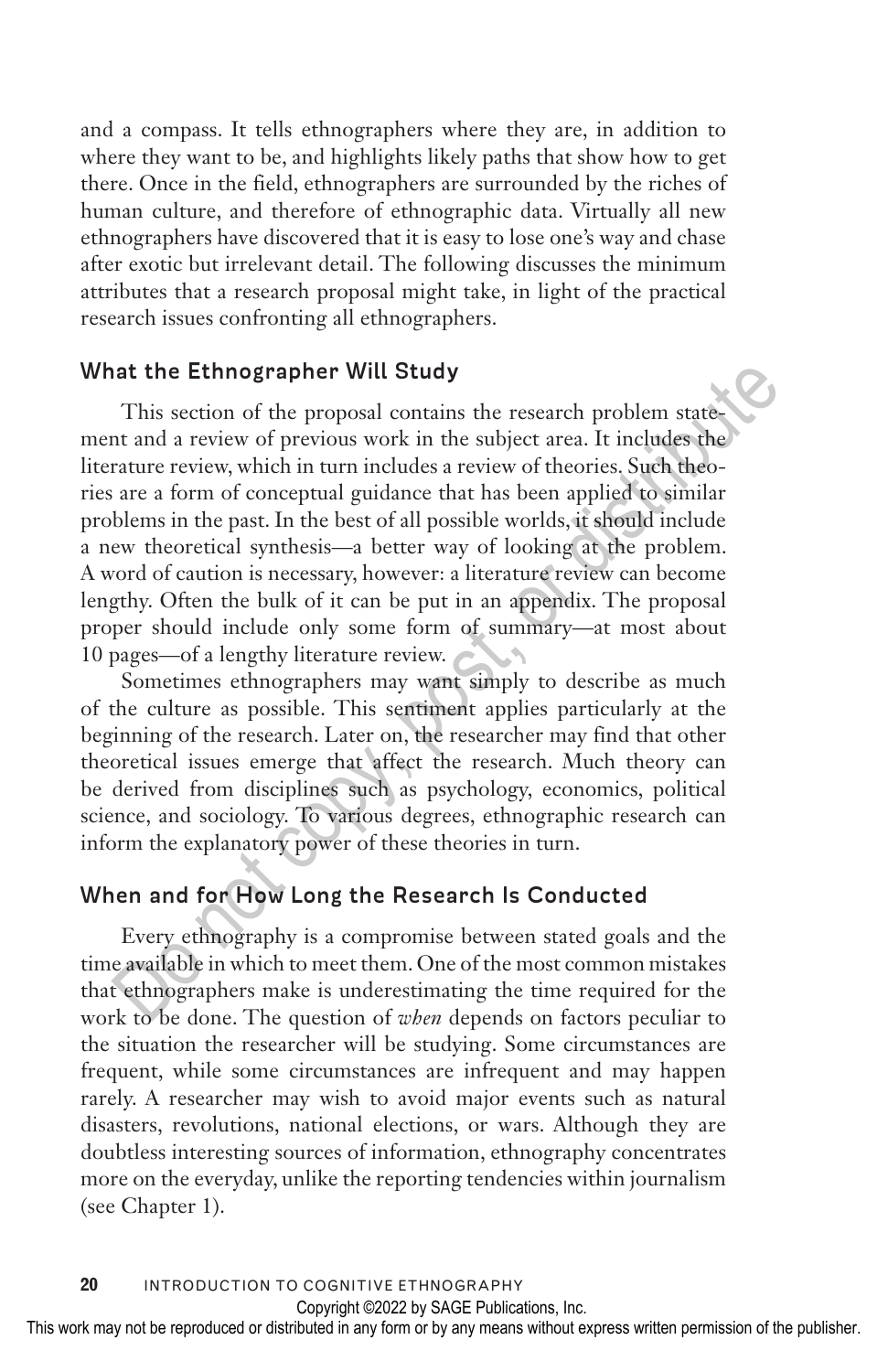Before setting up a schedule, the proposal must discuss the length of stay in the field, which forces questions such as how researchers expect their project to progress through the weeks or months of research. The proposal also addresses the time to be taken for preparation, establishing contact, transporting/commuting, interviewing, observation, transcription of interviews, managing the database, analysis in the field, and perhaps even some report writing in the field.

#### **Where the Ethnographer Is Personally Located**

Two questions of "where" involve both questions of where the research will be conducted and where the researcher will be living. Answers to both of these questions involve extensive background research in geography, climate, politics, foreign affairs, and anything else that would be relevant to the research conditions. Regarding the location of the research, there are four different kinds of interview locations: the white room, the grass hut, the muddy field, and the commute. The term "white room" means that the interview is sequestered in a room far away from the usual field of activities. The setting may distort the kinds of information an interviewer may receive, and close the researchers off from observing what is going on around them. On the other hand, there are advantages. One advantage was illustrated in interviews conducted in some New Mexico villages. The interviews included finding out why local people would travel to a clinic located farther away from the ones in their own village. It soon became clear that people from the local village were predictably reluctant even to visit clinics, much less to talk about socially transmitted diseases, because they were afraid that their neighbors or relatives would conclude the worst about them. Instead, they would drive to a clinic 40 or 50 miles away, where they were less known. Under these circumstances, the white room interview elicited better results. Two questions of "where" inverse the state of whore the state of whore the research will be conducted and where the researcher will be livit<br>Answers to both of these questions involve exterisive backgrou<br>research in geogra

In the 1920s, Leslie White conducted several ethnographies of the Rio Grande Pueblo Indian villages by interviewing individuals off-site. The Indians were very secretive. Most of us today would consider such sequestering ethically dubious. However, in the 1920s, few people had such qualms and admired White for having "beat the system" of Pueblo secrecy, especially since it was "in the name of science." Future generations of Pueblo Indians will continue to judge if the deception was worthwhile.

A second kind of interview setting is the grass hut. Here, the interviewer moves closer to where the social interaction is actually taking place, but it is not necessarily the site of that interaction. When the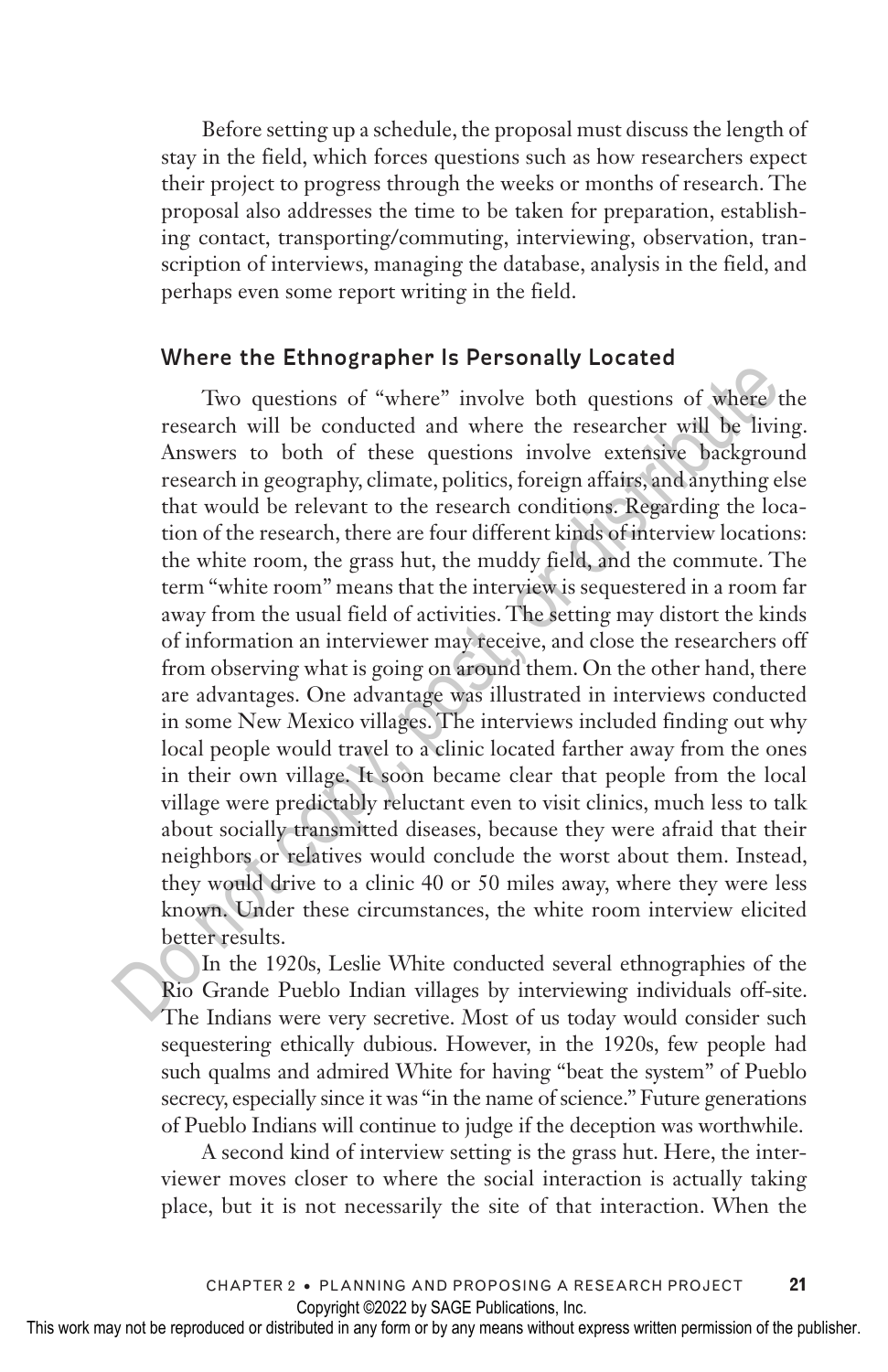Nuer in Nigeria allowed Edward Evans-Pritchard to pitch his tent in the middle of their village, that arrangement was grass hut living. Interviewing under a tree outside the native village is an almost prototypical case in anthropology. The obvious advantage of the grass hut interview is that a consultant can point to, demonstrate, and enlist other people to help illustrate something.

A third kind of interview setting is what Werner called the "muddy field." Werner used this label when describing the work of Christina Gladwin and her decision-making studies of African, Mexican, and Guatemalan farmers (see Gladwin, 1989). She would watch them while they were planting, cultivating, irrigating, or fertilizing their corn. She would then ask them about what they were doing at the same time they were conducting these activities. In these cases, some of these activities appeared so automatic that it was otherwise difficult to discuss them away from the immediate context in which they were observed. A large number of the decision-making studies seem to fall in this category. Thus, the muddy field was exceedingly valuable in collecting detailed decision-making information.

A fourth, more recent interview setting is the commuter or parttime interview. For example, in the Navajo reservation school ethnographies (Werner et al., 1976), the ethnographers would reside somewhere in a nearby administrative center or town, commute to the school daily while it was in session, and return to their accommodations at night. This approach has been especially useful in rapid-assessment research. Here, the interview is only a part of the overall enterprise, and often little time is available to conduct it (Beebe, 2001).

The commuter setting also becomes important for longer-term research in areas considered too dangerous to implement the other approaches. Throughout the world, recent times have seen an increase in violence due to warfare (Kilcullen, 2010) between nations, insurgencies and counterinsurgencies within natioins (Kilcullen, 2010), ongoing battles between states and crime syndicates (Kilcullen, 2013), or a high crime rate. Anthropologists have been discouraged from conducting research in some areas, and they themselves have often decided to avoid staying in them (Wladyka & Yaworsky, 2017). The commuter setting has become a resort in circumstances where ethnographers need to stay out of the way of danger. ners (see Gladwin, 1989). She would watch them while they were plant-<br>cultivating, irrigating, or fertilizing their corn. She would dram ask them<br>went what they were doing at the same time they were conducting these<br>vities

Considerations of *where* also involve questions such as whether the site is situated in a rural area, a small urban area, or a large metropolitan port. Crosscutting these questions are those pertaining to climate. For example, is the research to be conducted in a humid, humid subtropical, temperate, high desert, hot desert, arctic, subarctic, or boreal forest environment? In all these circumstances, ethnographers need to know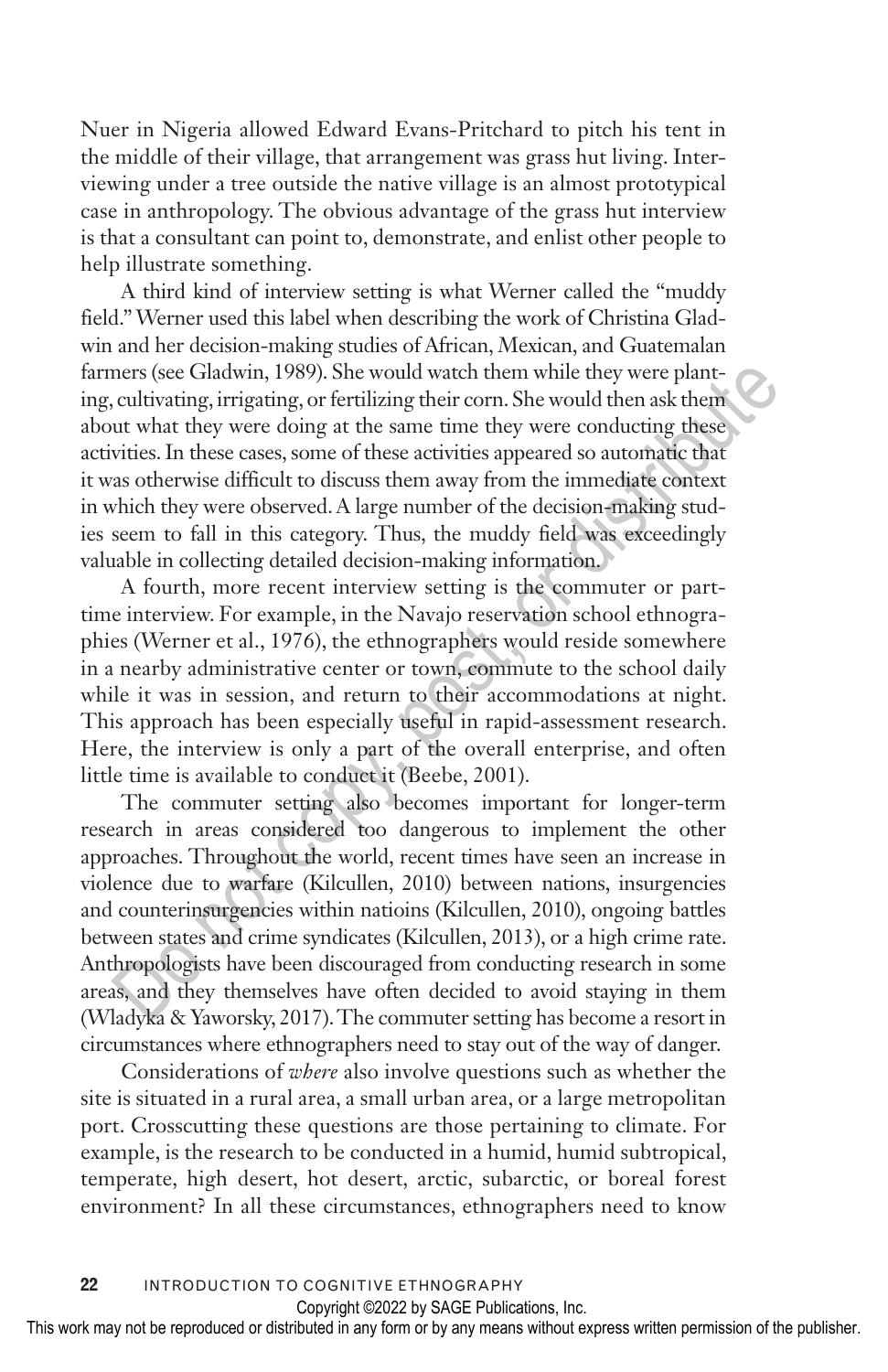about the availability of water, electricity, transportation, and housing. Safety again emerges as an issue.

As a general rule, ethnographers first make contact and then bring all their gear after someone has offered them safe housing. It is rare that ethnographers are parachuted into the hosts' territory and then face for the first time a bunch of curious strangers. The author knows only of Jean Briggs, who arrived at an Eskimo village by seaplane, apparently without prior contact. The plane took off, and she sat there on the shore of a lake with her bags until a kind native took her in. This tactic of field entry is very surprising and very dangerous, particularly where survival without a supportive family and safe shelter is impossible (J. Briggs, 1970; J. L. Briggs, 1970).

Finally, there is no guarantee that all hosts would be as generous as that Eskimo family—who concluded that someone had to take her in or she would perish. However, for "studying up" with the politically powerful or high-status groups, there may be an intake system already established through which the ethnographer must proceed (Ho, 2009). Ho (2009) found this intake system necessary to negotiate before studying stockbrokers.

# **The Dominant Language Researchers Will Be Speaking**

As discussed in Chapter 1, command of the native language is exceedingly important. However, there are two problems with achieving this standard. First, it is not always easy to determine fluency in a second language before entering the field. As discussed in Chapter 1, any language or culture will be filtered through the system within which the researcher grew up. All ethnographers have not only a linguistic accent but also a cultural accent. Moreover, even if ethnographers are fluent in the second language, it is often convenient for them to speak to a consultant through an interpreter. Even if researchers are confident in their fluency in the native language, having an interpreter can buy time by allowing the ethnographer to pause in answering a consultant's question. The cost of hiring interpreters, in addition to the native coresearchers, needs to be factored into the proposal. tactic of field entry is very surprising and very dangerous, particula<br>where survival without a supportive family and safe shelter is impossi<br>
(J. Briggs, 1970; J. L. Briggs, 1970).<br>
Finally, there is no guarantee that all

Although some researchers are not confident in their native language fluency, they can maintain control over the reliability of the transcriptions and the overall validity of the analysis. This control can be achieved through ethnographic analysis, which will be the subject of Chapters 4 to 7. The native research partners are very important.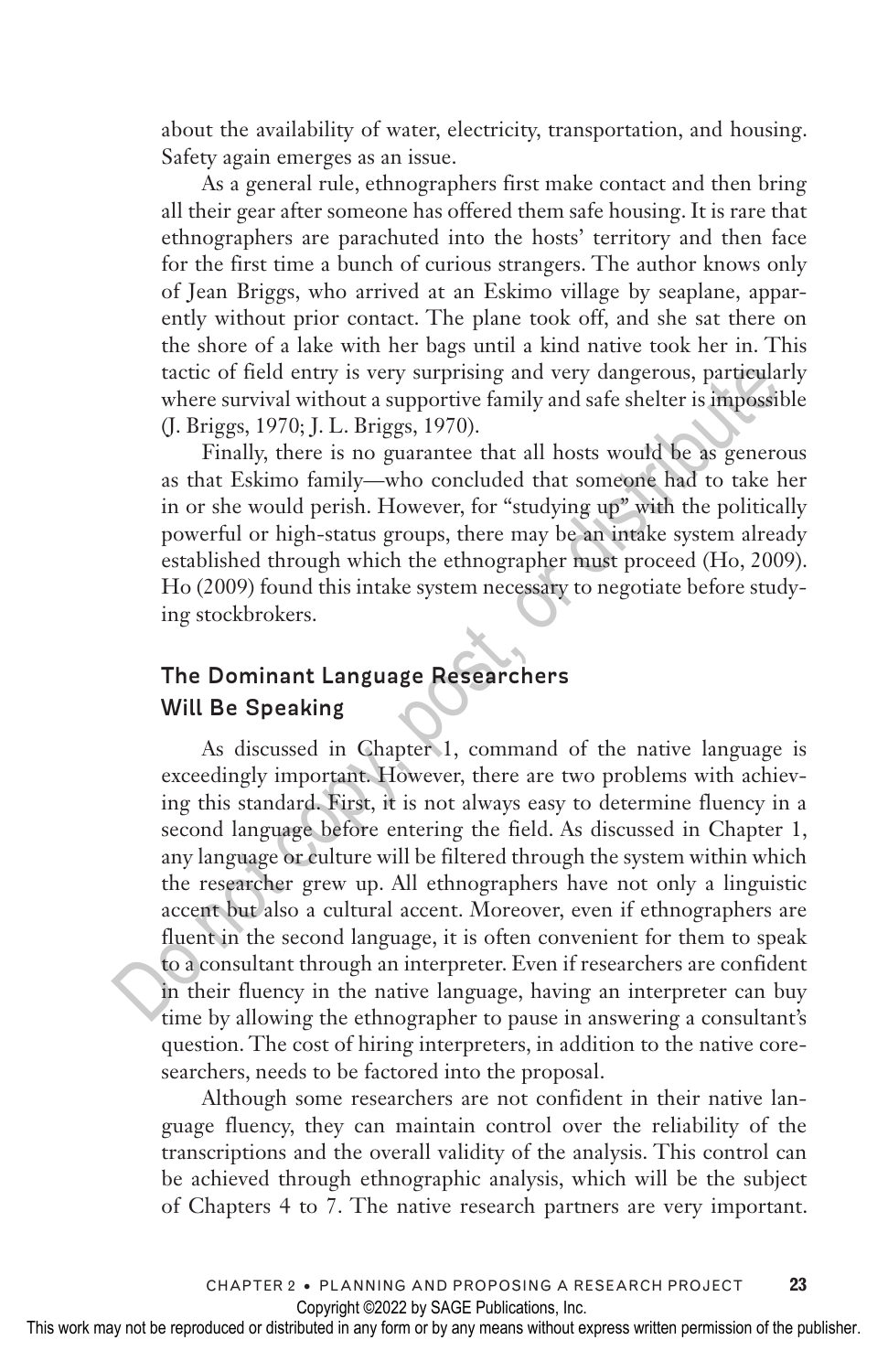They need to be trained, if necessary, in the transcription of their native language. Only then can outside researchers and native coresearchers work together to translate and analyze these transcriptions in a way that guarantees that all are "on the same page." Translation training has to be factored into the training of native researchers.

One principal rule or outlook is to learn as much of the native language as possible. Having stated this, the requirements of learning a language are quite daunting. They are not impossible to meet, however, and ethnographers should get as far along the path to fluency as they can. Indeed, ethnography is possible without fluency *if* the data management proceeds with care. Ethnographers have at their disposal useful resources. Some of the native consultants with whom the ethnographer works may have knowledge of English, or whatever the ethnographer's dominant language is, and may even be literate in that language. It may thus be possible for the ethnographer to teach them literacy in their own language if they do not have that skill already. Once they are biliterate, they can provide translated texts for the ethnographer to monitor and to begin schematic analysis. A feedback process is the result. The ethnographer's initial analyses of the translated texts become the beginning of a research partnership or collaboration. This practical learning process provides the partners an opportunity to become more active in the analytical process too. Thus, while such early quality control must be conducted painstakingly and slowly, both the ethnographer and the native coresearchers can learn each other's language to a level that is sufficient to proceed with the analysis. However, this system takes time and funding, and progress must be factored in as the research proceeds. . Indeed, ethnography is possible without fluency *if* the data manage-<br>th roceeds with care. Ethnographer shave at their disposal useful<br>cources. Some of the native consultants with whom the ethnographer's<br>ris may have k

It may be tempting to ask why ethnographers need to waste time and research money in developing any foreign language competency at all, particularly if time is short and the only payoff appears to be making ethnographers vulnerable to ridicule. Here are some of the reasons. First, natives often do appreciate the effort to learn their language and are surprisingly forgiving of imperfections. It is possible that some natives express impatience at language-learning attempts because the outsiders are seen as not making a sincere effort. Natives are often generally experienced enough to tell the difference between a systematic and sincere effort and one that is not. Second, ethnographers should not confuse mistakes they find embarrassing (which are often hilarious to the natives) as native rejection. Ethnographers should thus not be discouraged when the learning attempt appears boring to both themselves and the native. Important ethnographic information is always to be found in determining how to avoid mistakes, minimize the risk of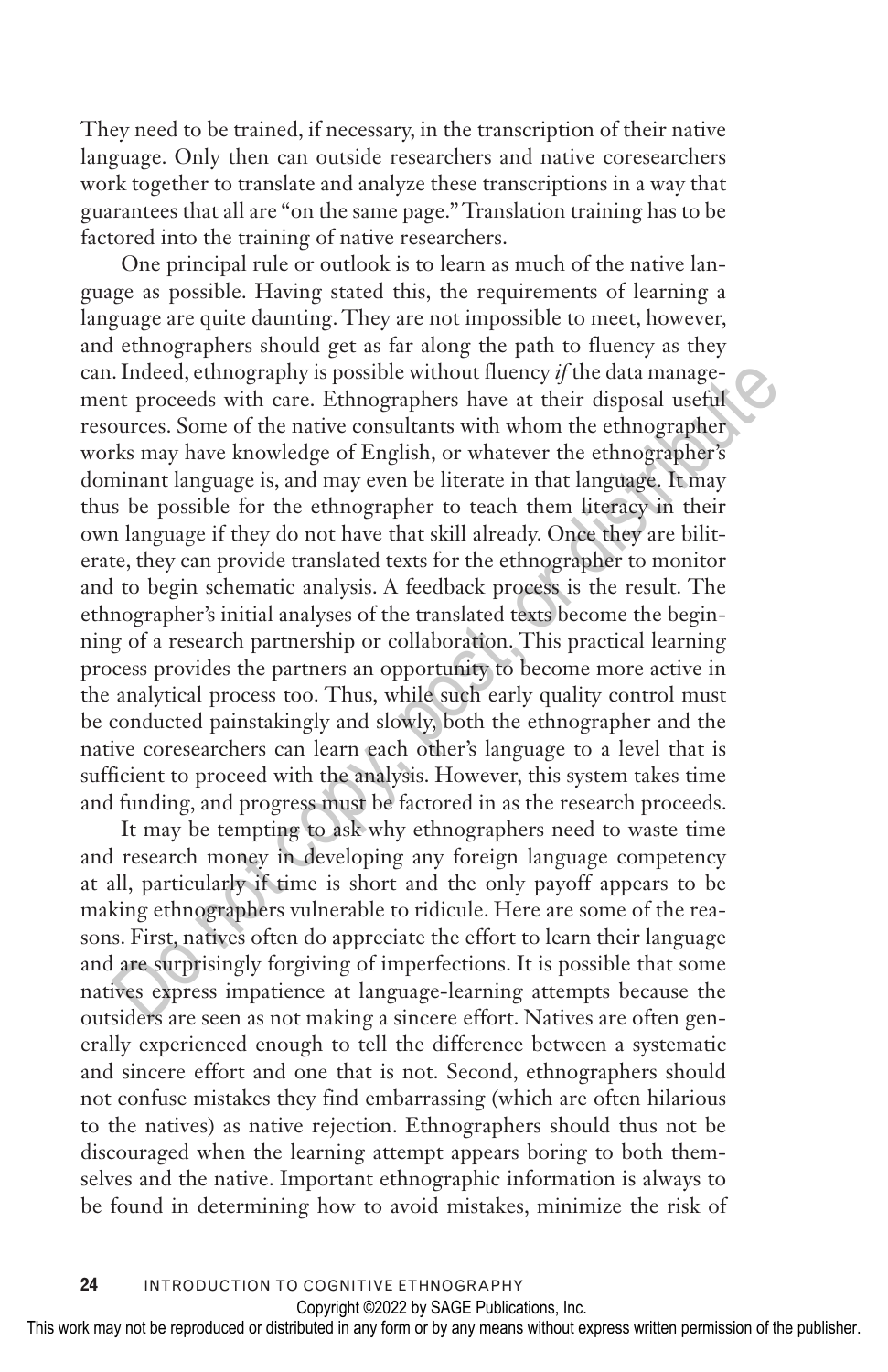embarrassment, and make bearable the boring repetition often involved in instruction. Mistakes, in other words, can be yet another window of opportunity. Even if ethnographers cannot master the target language, they can at least get further along than they might have anticipated. When in doubt, the benefits likely exceed the costs of slow progress. Besides, "down time" or idle moments are best put to use.

## **Equipment for Data Gathering, Management, and Storage**

Before even beginning this discussion, the paramount principle of data gathering, storage, and management must be made explicit: the *separate storage* of (a) the text data gathered directly from the consultants through interviews and (b) the observations and impressions of the ethnographer. The research budget will have to allow for the necessary equipment. In some situations, ethnographers may already own some of this equipment, having either bought it for themselves or received it from earlier project grants. If not, equipment cost needs to be factored into either the budget or the ethnographers' personal finances.

The first two obvious pieces of equipment are sound recorders and cameras. Inexperienced ethnographers often purchase or borrow a digital camera or recorder just immediately before they depart for the field. This last-minute preparation may be forced on them due to delayed financial support or procrastination. In any event, *equipment should be second nature to ethnographers by the time they depart for the field.* Even when there is electricity available it is advisable to bring batteries. In fact, bring lots of batteries. Many houses or buildings throughout the world do not have any electricity. Where they do, appropriate outlets may not be available or may be located in areas which are difficult to access, such as a floor during an interview. It is also important to make sure that the batteries are fresh and tested before use. Similarly, one needs to glance at the recorder during an interview to make sure that it is operating properly. A researcher's fumbling with technology distracts the consultant from thinking about what needs to be discussed in an interview. Difficulty using equipment properly may also adversely affect the consultant's respect for the researcher's preparation. Fraction controllary and several technology distribute of everal effects are proprinted as a gathering, storage, and management must be made explicit: *separate storage* of (a) the text data gathered directly from the con

An associated issue involves cameras and video recorders. Some ethnographers in the past have been shy about taking pictures. Once they return home, they then regret that they did not take more pictures. The best approach is to ask the natives with whom the ethnographer works when and when not to take pictures. Ethnographers may find that the natives are perfectly happy to have their pictures taken—at the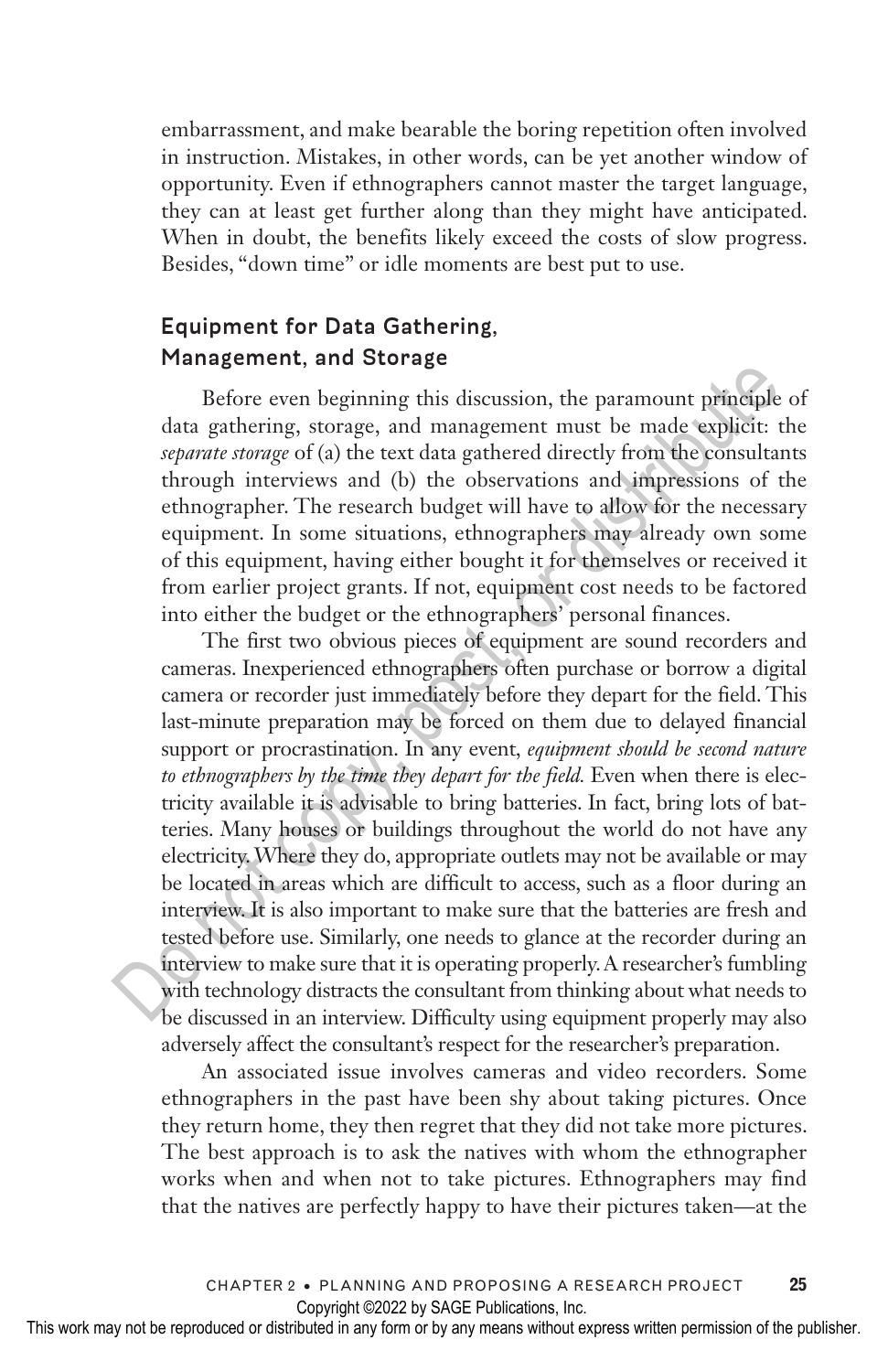right time. They may indeed insist on being photographed, and nowadays they are likely to take pictures of the ethnographer with their own smartphones. Once the ethnographers know where, when, and with whom they can take pictures, it is best to take pictures of anything and everything. Modern smartphones allow easy indoor and outdoor shots, portraits and full-length photos, as well as candid and posed pictures. Care must be taken to make sure the subject is comfortable.

Increasingly popular in recent times is the use of smartphones for recording documents. Whether working at the National Archives or somewhere in the field, the researcher should be proficient at photographing documents (where and when permitted) and in other ways exploring the strengths and limitations of the devices being used. Before leaving for the field, the researcher should take pictures at high noon, at sunset, in the middle of the night, and any other time one might expect to be taking pictures. Ethnographers need to know what to do in any number of lighting conditions. In addition to using smartphones as cameras, consideration should be given to their use as video recorders. The advantages of being able to video record an interview are obvious. The researcher can gain information on nonlinguistic properties such as the speaker's body language and expressions, the surroundings, and the effects of other people being in the vicinity of the interview, all of which become easier to note during interview analysis. iPhones can now be used for both audio and video recording. The authors have found them useful, and they recommend, first, that when conducting an interview the smartphone should Equals the researcher should be proficient at photographed comments (where and when permitted) and in other ways exploring sterngths and limitations of the devices being used. Before leaving for field, the researcher shou

- 1. *not* be handheld but should be placed on some kind of stand or other arrangement, comfortably at head height;
- 2. be placed so that the interviewer and the consultant are otherwise free to interact with each other, without having to hold the phone (or have it held) in one's face; and
- 3. be positioned in a way that distorts as little as possible the faces of the interviewer and the interviewee.

iPhones need to be tested before and after an interview. The interviewer needs to know how well and at what range the video and audio components pick up sight and sound. Similarly, if redundantly, the interviewer needs either to recharge batteries or to replace dead batteries. The authors are not aware of any technical solutions to the issues of battery power and life but await future developments. In short, the authors recommend getting a good video camera and relying on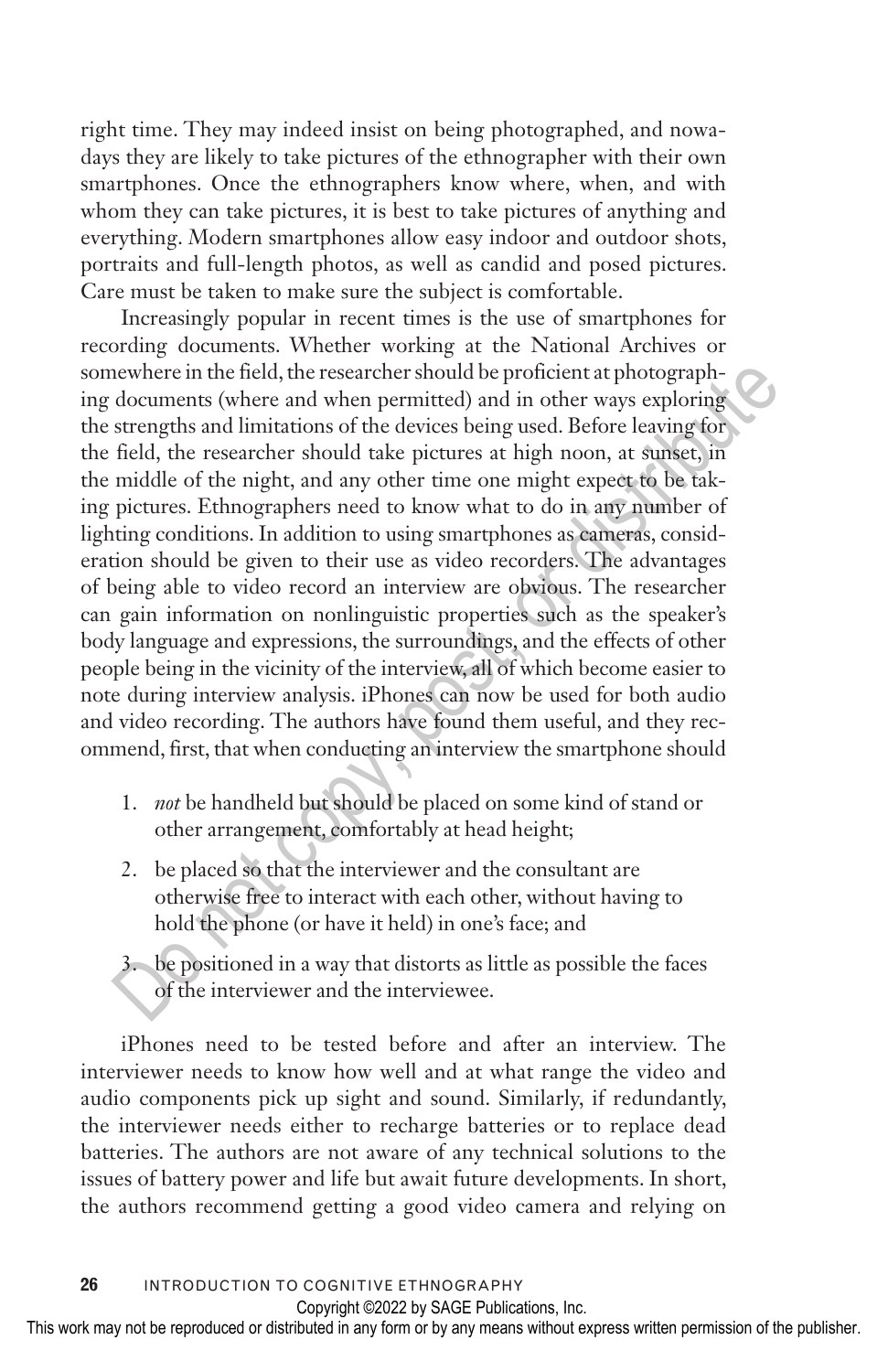smartphones as backups. For those initiating small-scale projects close to home, iPhones may be sufficient.

Also needed are word-processing and data storage applications that allow the interviewer to store text files in a widely readable format, such as \*.doc, \*.docx, \*.TXT, or other similar format. This requirement brings up the question of the kind of computer needed. Advances in portability, power, and memory make it almost mandatory to bring computers with adequate amounts of memory. This book makes no brand-specific recommendations on word processing, but the authors have successfully taken MS Word almost everywhere. Software is available that provides a platform for various fonts and characters. Some of it is in the public domain and is free, but it is best to purchase something that is reliable.

At the risk of exposing the age of the writer for all to see, I observe that most ethnographers are going to need to bring notebooks or the digital equivalent—lots of them. Notebooks, in some form, have important implications for data gathering as well as social interaction. Not only will a notebook help record information, it can actually become an integral part of the interview itself. I refer to some sort of pad that is easily portable but not too small to hold information—such as stenographer's pads. The notebook can be either electronic or paper. Once the interview begins, the interviewer may be writing furiously. taken MS Word almost everywhere. Software is available that provideal part<br>or a platform for various fonts and characters. Some of it is in the puble<br>domain and is free, but it is best to purchase something that is reliabl

After the interviews are finished, the information obtained from them will have to be stored in a secure location. With increasing numbers of younger people no longer educated in cursive writing, new equivalents for notebooks may need to be found. I welcome any information on how to deal with this educational transformation.

Along with notebooks, there may always be times when using any kind of sound or visual recording may make people uncomfortable. However, these occasions are not as frequent as many beginning ethnographers fear. In fact, I have found myself berated by those I intended to interview when I did not bring voice recorders. The reasons given were the same, whether the speaker was a Navajo living in a hogan, a county or regional planner, a rancher, or an urban-neighborhood resident: *People being interviewed consider what they have to say to be important*. If interviewers show up to an interview without the proper equipment, it may imply to the would-be consultant that they do not really consider their knowledge to be important. Obviously there will be times when speakers may be hesitant about being recorded. At other times, the interviews are not formal but may be a part of less formal conversations. Under those circumstances, the researcher needs to ask permission and ascertain what the native concerns about recording may be.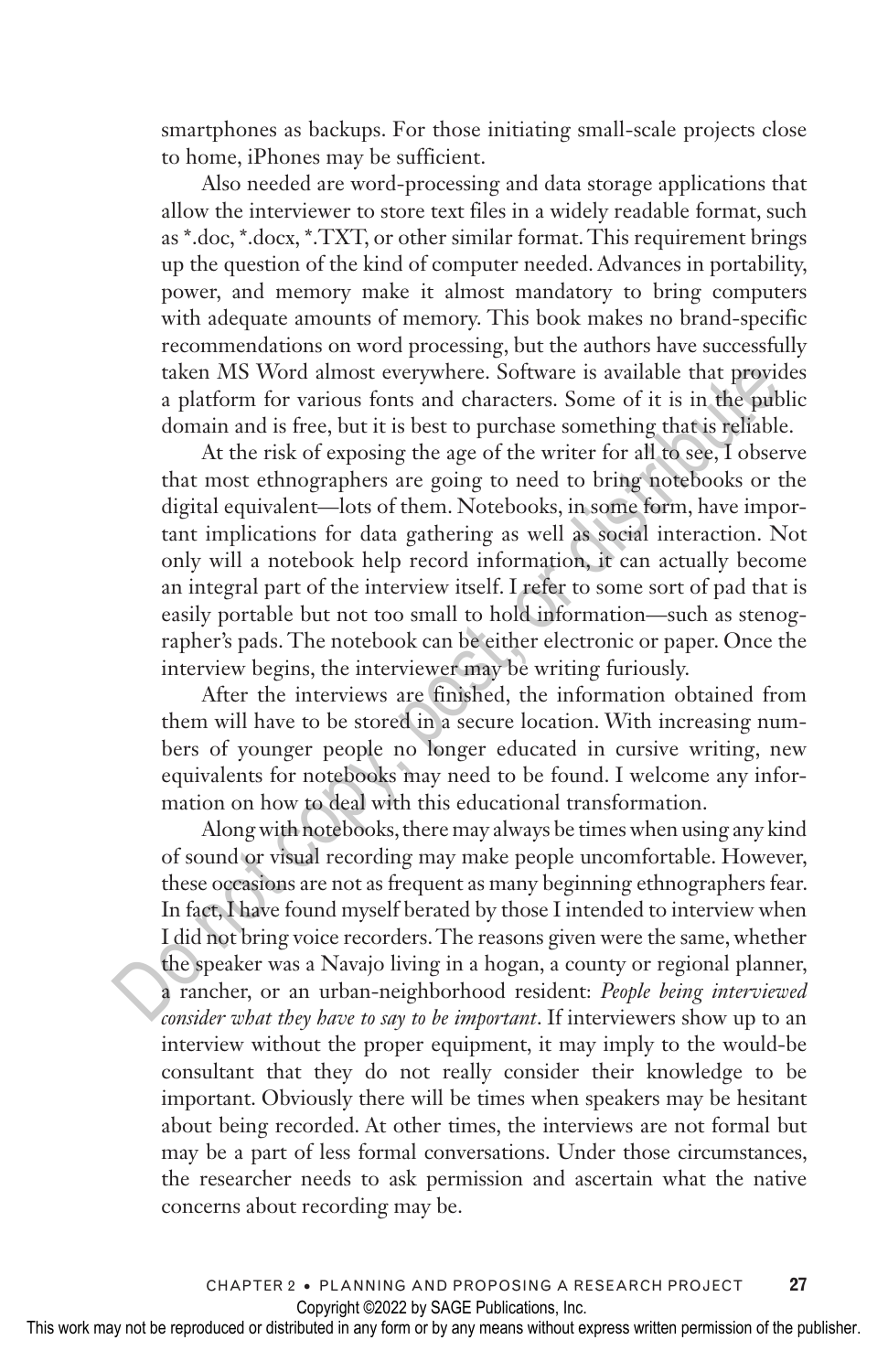Hardware for data storage is paramount. Most storage is for interview sound recordings, interview text data, text data for personal journals, possible personal journal sound recording, and files for pictures. Additional separate hard drives for backups are recommended for all of these. Nothing is more heart wrenching than losing data. With that kind of worry in mind, it is also wise to have two backups—one for on-site, the other sent periodically off-site. Stories of anthropologists losing data on the flight home are no longer an excuse for not having the data available.

All these media require storage as well as routine backup. At least each day, the contents of the digital recorder, camera, or iPhone need to be copied or moved to a separate computer. While the requirement is indisputable, the means to achieve it vary. For example, many might recommend use of the cloud. We find ourselves in no position to recommend computer capabilities. Once the interviews are recorded and transcribed, setting up a text data system can become rather involved. Basically, any management system needs to access hard and digital data. Many times, during an interview, both will be collected. Both must be redundant, secure, and readily accessible. "Redundant" means that there should be at least two recordings of each interview in the database. In most cases, this means simply copying memory clips or cards to the hard drive or the portable remote hard drive of a computer. In addition, it is easy to expect that photographs, paper documents, and other nondigital materials will be made available to a researcher in the field. These must be stored; they are often copied on-site and stored safely on-site. Also, arrangements need to be made to transport these data copies back to the university, the agency office, or the private home of the researcher. With the advent of the cloud, data storage can, on the one hand, be easier and more secure. On the other, care must be taken to maintain security and backups, should there be failures in Cloud management or data hacks. The authors lack sufficient information to make judgments or recommendations. They therefore raise the question. All these media require storage as well as routine backup. At least<br>he day, the contents of the digital recorder, camera, or iPhone need<br>os copied or moved to a separate computer. While the requirement<br>disputable, the mean

For longer stays in the field, it may be necessary to generate hardcopy to analyze interviews. The documentation generated by such analysis also needs to be stored securely. There is nothing that will invite disaster more than the people with whom the research is being conducted witnessing or reading partial documentation or analysis. These tracts can easily lead to misunderstanding, from which the researcher may at best only partially recover. Text data management must allow indexing.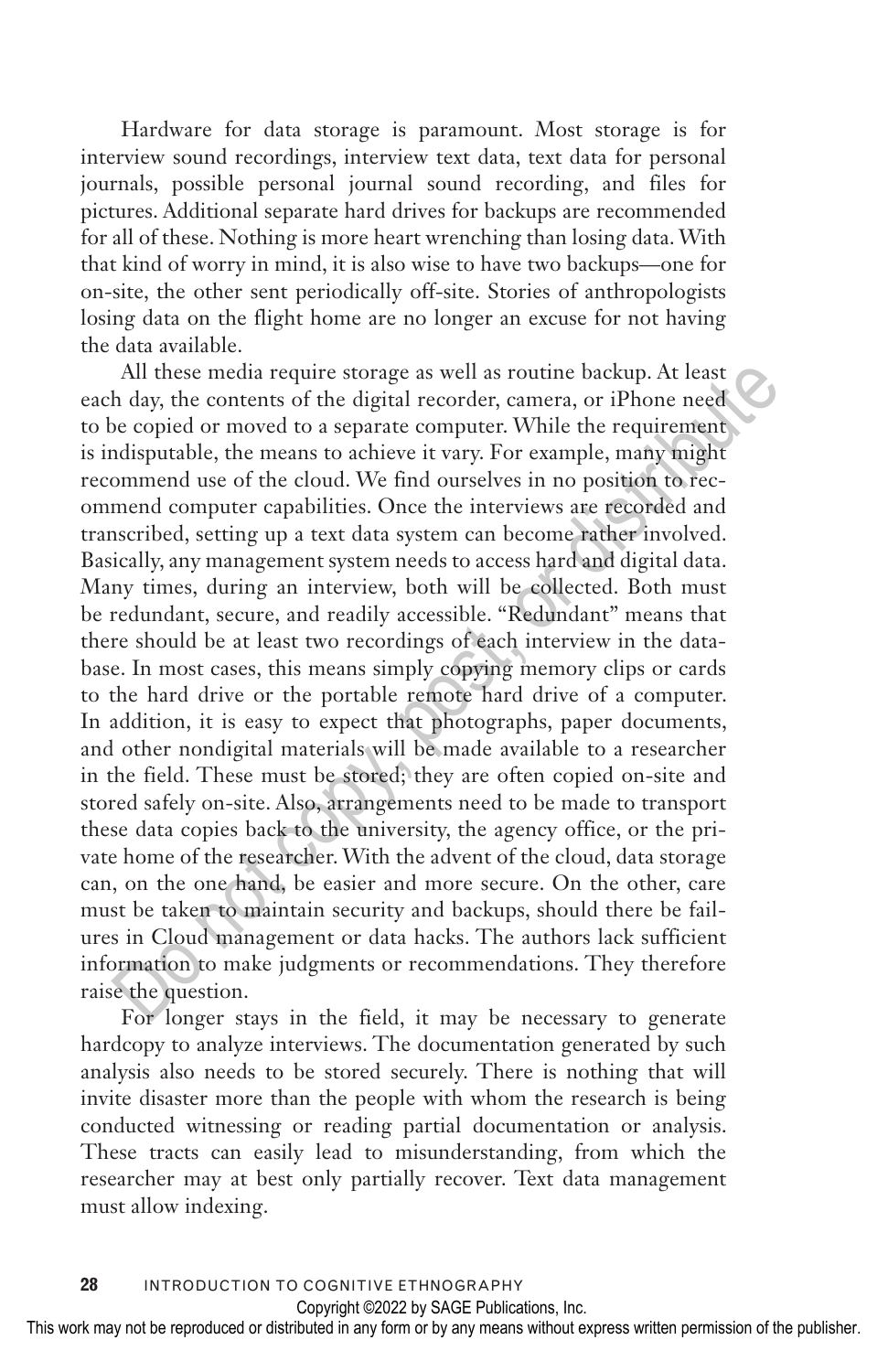### **Data Management for Analysis**

Every ethnographic project needs a text data management plan in its proposal. Ideally, it needs to work equally well manually as well as digitally. The ethnographer normally does not have the time or energy to change data management procedures midethnography. Thus, the system needs to be ready before the ethnographer leaves home and should be robust enough to survive the fieldwork.

Also, both the journal and the interview notes should be stored separately. Database management is the first stage of analysis. The universality of language structure and logic makes vital the careful maintenance of what ethnographers hear and what they see. It is also indispensable for ethnographers to begin understanding and analyzing foreign cultural knowledge systems and to protect their analysis against bias. Not only do ethnographers manage recorded interviews and texts. They also structure interviews and document the steps they take to focus on the questions they use for follow-up.

Longer-term data storage is also necessary for analysis, both in the field and afterward. Ethnographers need to review the transcribed interviews while in the field in order to modify and enhance the interview questions. Initial data analysis can rely on a word search utility to conduct partial or preliminary indexing. Nowadays, these are available—in English, at least—on Adobe or Microsoft software. The researcher needs to create an index as soon as there is an interview in computer-readable form. Such an index should have integrity sufficient to organize data yet be flexible enough to be modified as more data arrive. After indexing, it is necessary to check the resulting word list. This consultation provides a more reliable method of appraising the content of interview texts. At that point, the only bottleneck is transcription. separately. Database management is the trist stage of analysis. I<br>universality of language structure and logic makes vial the carte<br>maintenance of what ethnographers hear and what they see. It is a<br>indispensable for ethnog

If all else fails, digital transcription of interviews provides the opportunity not only for word searches but also for data mining. When attempting to elicit definitions, no single consultant will likely provide a complete definition of a term, with all the crucial attributes. Eliciting folk definitions is exceedingly important because it is a check on *semantic accent*—the ethnographer's tendency to define native terms with meanings that originate mostly in the culture of the ethnographer. As will be seen in Chapters 4 and 5, the folk definitions are analogous to an extensive bilingual dictionary that translates native terms into ordinary English explanations.

Any indexing program will do. One should be able to look at the index in two ways: in alphanumeric order and in order of word frequency.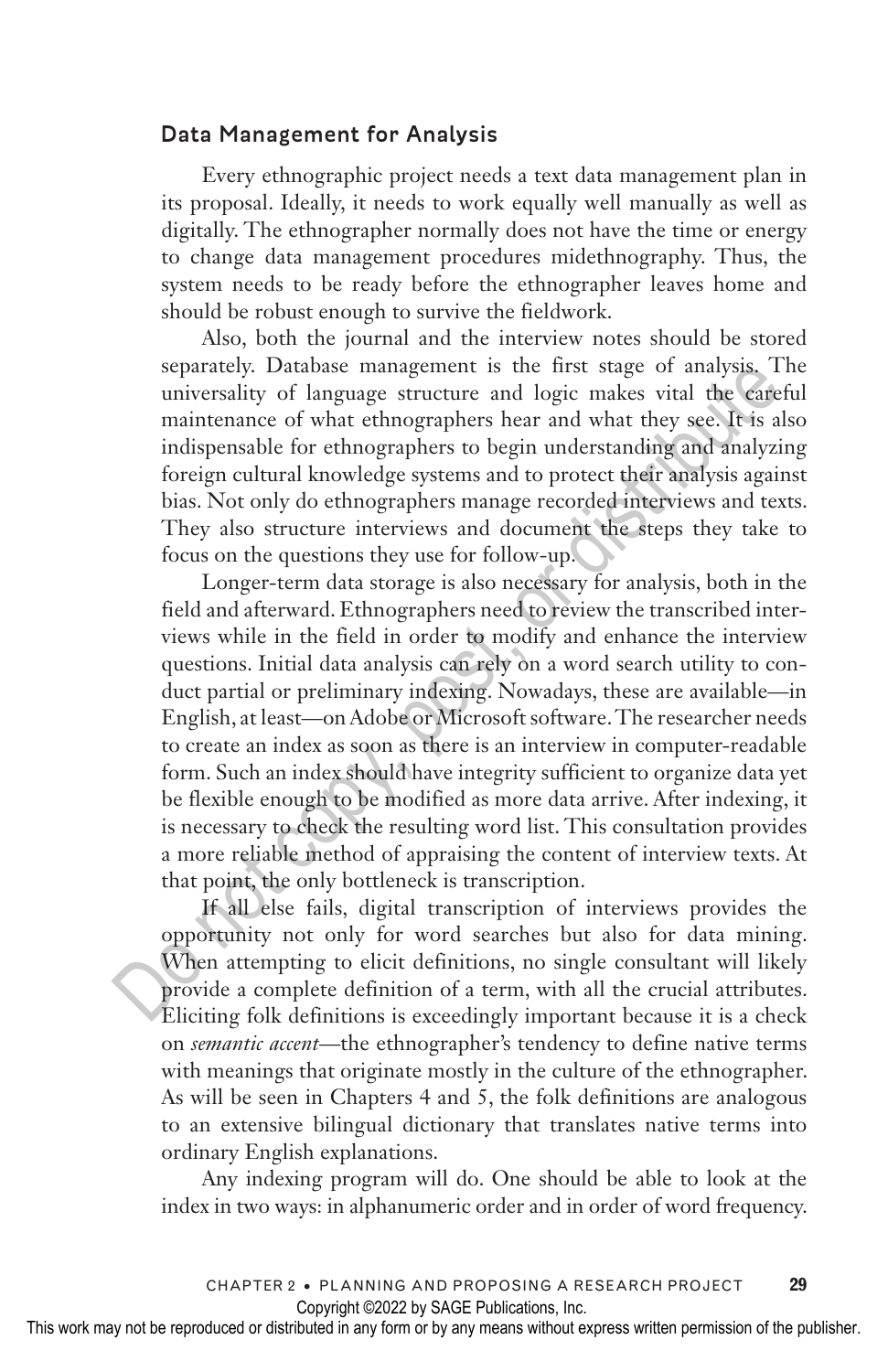The alphanumeric order is preferred by designers of indexing programs because it facilitates quick retrieval. Quick retrieval is particularly useful if the ethnographers know what they are looking for and are strongly committed to a theoretical orientation. An index by word frequency can make it easy to find out what an ethnographer *should* be looking for. Finally, it is necessary to be able to print the index. Software such as Adobe Acrobat is widely available and has at least some of the required capabilities.

Indexing software is generally not equipped to handle phrases very well. Some software will keep the words separated by dashes, so that key phrases can be hyphenated during transcription. This search method can be easy in languages the ethnographers know well, but it is impossible in languages over which they have no control.

Determining how sophisticated the data management system should be depends on the scale of the research. Ethnographic texts, journals, transcriptions, collected documents, and analytical structures are all collected in either actual or digital form in work papers. Werner, in his Hungarian fieldwork, set himself the goal of entering a minimum of 1,000 words, or 4 or at least 5 double-spaced typewritten pages, into his journal entries per day. In a year, that comes to about 365,000 words, or 1,460 pages.

On the other hand, I found that for 2-week rapid assessments, I might still record as many as 25 interviews. These interviews would last as long as an hour and a half. Two weeks was all I was given for each site visit in my work, so I had to rely on the hand-written steno-pad notes I took during the interviews as the platform from which to generate further questions and consider analysis. I, thus, could not analyze the interviews themselves until I left the field. With the notebook, I could at least keep track of the interviews. With the interview notes in front of me, I could devise follow-ups to elaborate on certain details. asses can be hyphenated during transcription. This search method<br>be easy in languages the ethnographers know well, but it is impos-<br>e in languages over which they have no control.<br>Determining how sophisticated the data man

Also, all the interviews were in English, which meant that I could use voice-activated software such as Dragon Naturally Speaking® for transcription. This convenience shortened the time taken for transcription. I could listen to an interview segment, mark the recorded segment's digital position in the transcription, and then recite what I had heard from the recorded interview segment.

The data management system is also governed by ethical issues of privacy and confidentiality. The two terms are often confused and need to be clarified. "Confidentiality" means that all information exchanged between the ethnographer and the consultant may be withheld from any third party. It refers to entire withholding of a name or other information from any third party. "Privacy" pertains more to control of access to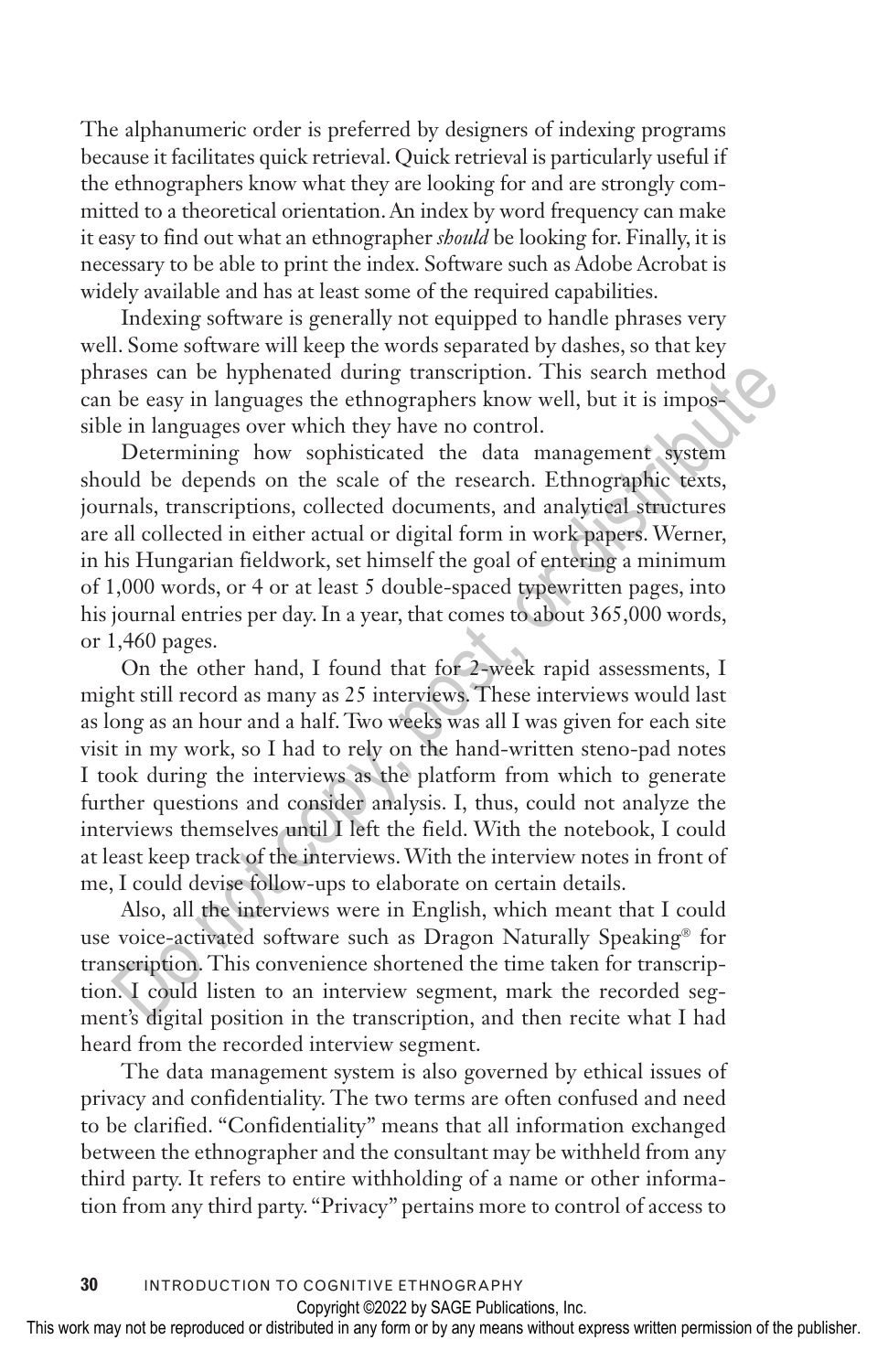personal and medical files and other similar files the disclosure of which would constitute a clearly unwarranted invasion of personal privacy.

# **THE PARTIES INVOLVED: PEER REVIEW AND INSTITUTIONAL REVIEW BOARDS**

Depending on the nature of the written research proposal, the ethnographers may face a broad array of review organizations. This section will limit itself to scientific review, but we acknowledge that various humanities and philanthropic organizations have their own. The principal aim of the review system is for a proposal to undergo a quality control process in which the scientific merit of a product is critically reviewed and evaluated by independent peers. This book defines peers as persons who are not associated directly or indirectly with the product under review and whose background and expertise put them on par technically and scientifically with the authors of the product. We can categorize peers broadly as external and internal. Internal peer review is a review by individuals within the organization to which the ethnographer belongs. External peer review is an assessment by independent experts from outside the ethnographer's institutional organization. Blind review occurs when the identity of the reviewers is not made known to the authors. limit itself to scientific review, but we acknowledge that various huma<br>ties and philanthropic organizations have their own. The principal a<br>of the review system is for a proposal to undergo a quality control p<br>or descens

Research proposals will all have to withstand review of varying intensity. There are three kinds of review that ethnographers encounter in the evaluation of proposals or review of reports. The first is the review by the ethnographer's academic professors or administrative supervisors within the organization or agency. These will not be discussed in this book in any great detail, other than to emphasize the importance of following whatever rules and regulations are acknowledged by other institutions.

The second kind of peer review is by scientific or program peers either as part of the proposal review or for article publication. Ideally, its goal is to highlight shortcomings in the document's theory or methods of data gathering or analysis, and mandate remedies. Such a review is usually binding. That is, failure to address the recommended remedies for noted shortcomings will usually result in denial of a project's funding or clearance for publication.

## **Institutional Review Boards**

The third kind of review is to guarantee protection of human subjects in research. By law, protection of human participants is regulated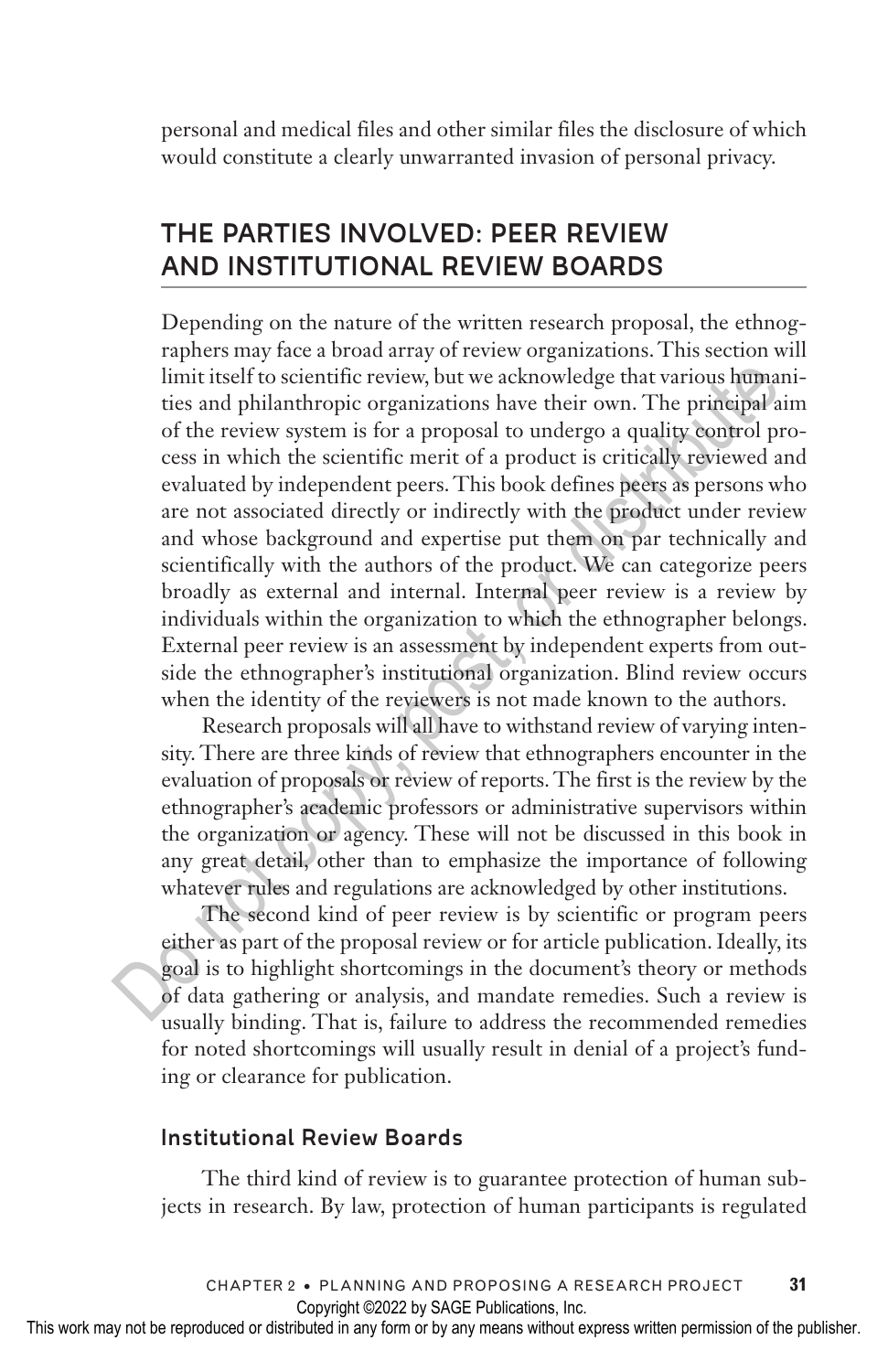under 45 C.F.R. 46, under the administration of the Department of Health and Human Services (DHHS):

 . . . a systematic investigation, including research development, testing, and evaluation, designed to develop or *contribute to generalizable knowledge*. Activities that meet this definition constitute research for purposes of this policy, whether or not they are conducted or supported under a program that is considered research for other purposes. For example, some demonstration and service programs may include research activities. (*U.S. Code of Federal Regulations*, n.d., 45 C.F.R. 46.102(g); italics added)

The regulations then list six activities that are deemed not to be research, including mostly education-related programs. However, if these activities are considered research, including scientific research, then they involve a "human subject." Under the regulations, a "human subject" is a

living individual about whom an investigator (whether professional or student) conducting research: (i) Obtains information or bio specimens through intervention or interaction with the individual, and uses, studies, or analyzes the information or bio specimens; or (ii) Obtains, uses, studies, analyzes, or generates identifiable private information or identifiable bio specimens. (*U.S. Code of Federal Regulations*, n.d., 45 C.F.R. 46.102(g)) and service programs may include research activities. (U.S. Code<br>of Federal Regulations, n.d., 45 C.F.R. 46.102(g); italics added)<br>The regulations then list six activities that are deemed not to be<br>earch, including mostly

(The term "human subjects" as defined in these regulations is the same as "human participants.") This book joins the AAA in recognizing this definition of "subject" as including consultants being interviewed or observed as part of ethnography.

The DHHS regulations similarly define an "intervention" to include both the physical procedures by which information or biospecimens are gathered and manipulations of the subject or the subject's environment that are performed for research purposes (*U.S. Code of Federal Regulations* 45 C.F.R. 46(e)(ii)). Even ethnographic interviews or observations can apply under this definition if the project is found to constitute research. Thus, a proposal writer is urged to read the *American Anthropological Association Statement on Ethnography and Institutional Review Boards* (AAA, 2004) and track its conclusions through a review of the definitions contained in 45 C.F.R. 46.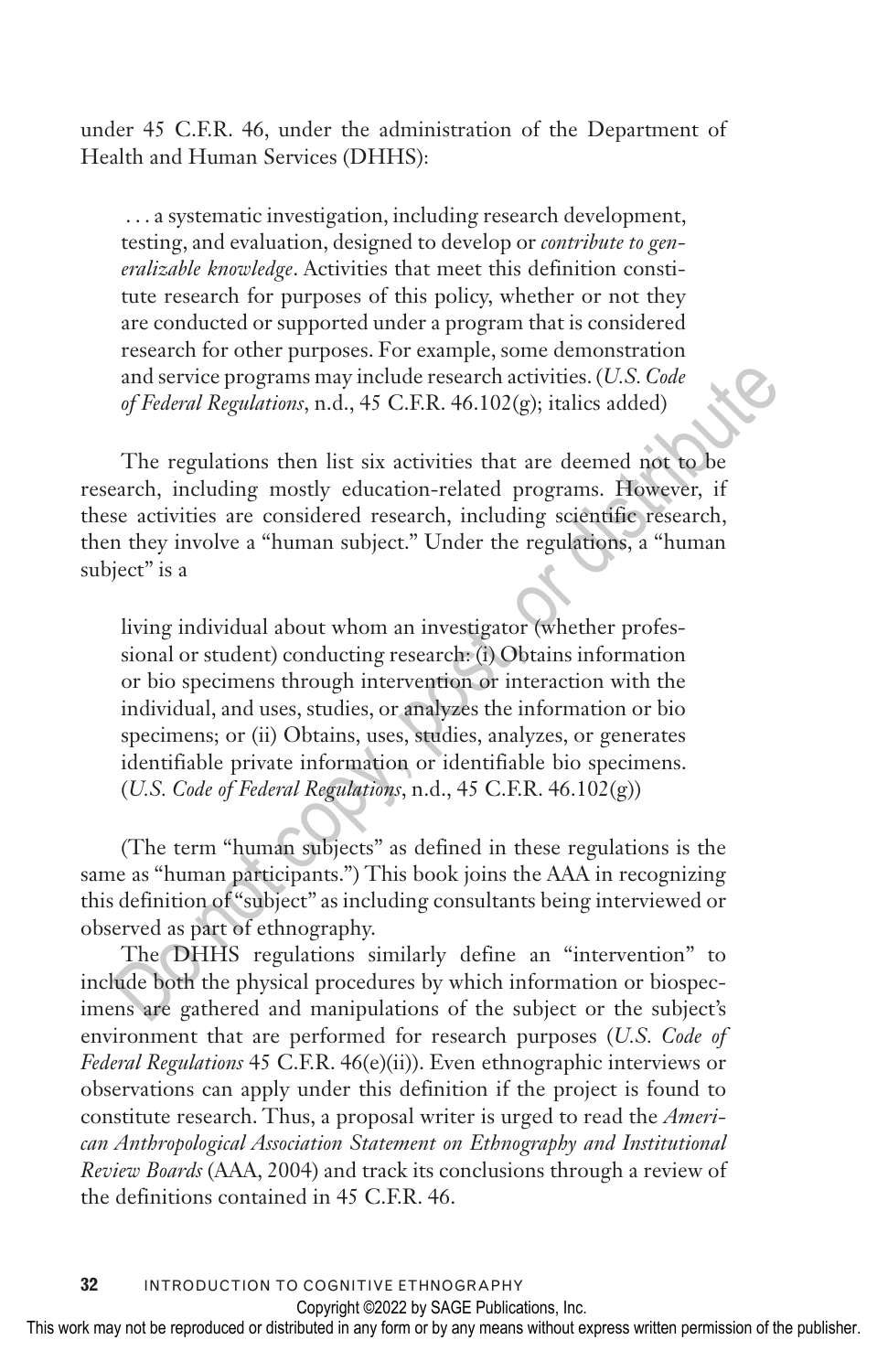Sometimes ethnography has not been considered to be research because its findings are not considered "generalizable." For example, the U.S. Office of Management and Budget (OMB) decided that oral history conducted by the National Park Service did not require IRB review because

oral history interviewing activities, in general, are not designed to contribute to generalizable knowledge and, therefore, do not involve research as defined by DHHS regulations at 45 CFR 46.102(d) and do not need to be reviewed by an institutional review board (IRB). (Carome & DHHS, 2003)

According to OMB (2002), "'influential,' when used in the phrase 'influential scientific, financial, or statistical information,' refers to disseminated information that OMB determines will have a clear and substantial impact on important public policies or important private sector decisions."

The AAA (2004) statement considers ethnography subject to IRB review, and it is therefore recommended that any ethnographer submitting a proposal review the AAA statement as well as refer to *U.S. Code of Federal Regulations* (n.d.), 45 C.F.R. 46.

## **Elements of Peer Review of Project and Proposal**

The ethnographic process has always been a public one with many audiences. One audience is the native consultants and co-researchers. Others include the funding agencies and various academic and governmental peers. All will want to review some aspect of the research, and all may want to see who was interviewed. Ethnographers have attempted to guarantee confidentiality by not naming the individuals, giving them fictitious names, or withholding individual identities outright. The exemptions under the Freedom of Information Act (1967) allow at least some privacy but not confidentiality. Thus, inquiry directly undertaken or funded by the federal government involves introducing a prospective interviewee with what the Freedom of Information Act exemptions allow and do not allow. The question becomes when and when not to seek qualified legal advice. CFR 46.102(d) and do not need to be reviewed by an institutional review board (IRB). (Carome & DHHS, 2003)<br>
According to OMB (2002), "influential," when used in the phr.<br>
'influential scientific, financial, or statistical

Associated with privacy are also issues such as copyright and ownership of information. If the project is funded by the federal government of the United States, the information generated from it becomes part of the public domain. It cannot be withheld by the consultant unless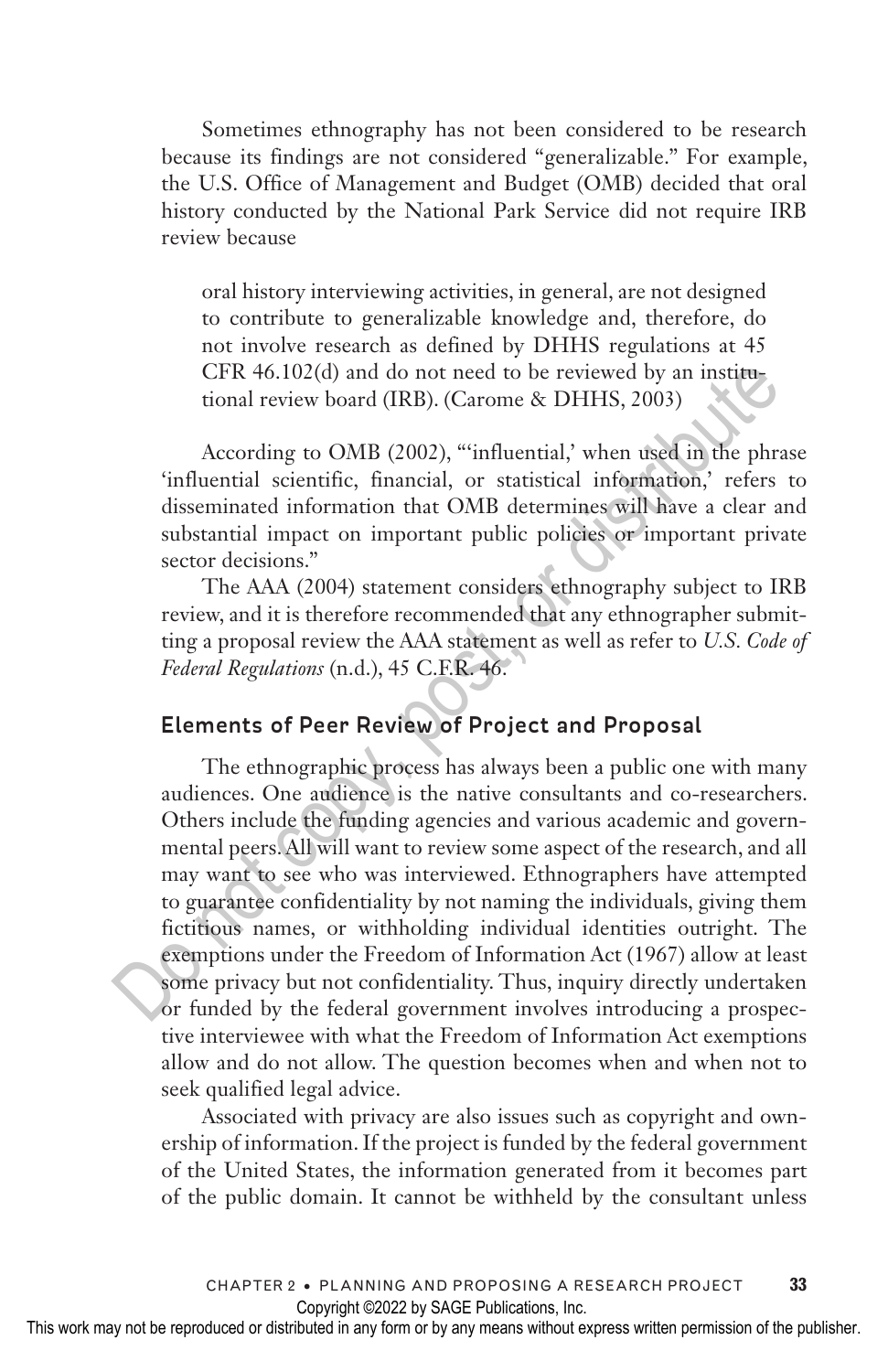agreed on in the contract. In short, privacy is important and increasingly difficult to observe. *Ethnographers should not promise consultants what cannot be delivered*. They need to obtain, moreover, the outline of a legal background on what they can and cannot do. This outline should be sufficient to encourage ethnographers to consult with legal experts before they get into trouble.

## **Ethnographic Sampling**

A cognitive ethnographic proposal needs to contain a plan for how to select people for interview. While this planning begins before the research starts, it is crucial to understand that developing or negotiating a sampling process will continue into the fieldwork itself.

First, the ethnographer needs to obtain any information available on the target population's demographics, history, accessibility, government relations, and economy, and the required research permits. Moreover, agencies and other organizations with which ethnographers must deal in the field may have different ideas.

Second, ethnographers must be sure that the sampling procedure is representative. *A representative sample ensures that an ethnographer implements methods that obtain consultants the consensus of whose knowledge provides as complete a view of a social group's knowledge system as possible*. This definition means that ethnographers do not necessarily deal as much in the distribution of knowledge as in obtaining a consensus on what this knowledge comprises. These deceptively modest requirements presuppose that ethnographers can select people who know what they are talking about. Then, they must be able to determine whether the contradictions or differences in how the knowledge is obtained reflect incomplete research, the variability of a knowledge system found among individuals, differences that reflect the classes of people within a group, or differences that are indicative of different cultural outlooks. A communic proposal needas to contain a pain for no<br>exlect prope for interview. While this planning begins before the<br>select prope for interview. While this planning begins before the<br>arch starts, it is crucial to understa

These research questions make ethnographic sampling very different from probability, or statistical, sampling. Probability sampling depends on applying a design that ensures that everybody within a given population has an equal chance of being selected for the sample. This approach ensures that any kind of selective bias is avoided that would distort the distribution of knowledge throughout a population. Ethnographic sampling makes it possible to select people based on how much knowledge they have. Ethnographers want to characterize the *whole knowledge* of a people or group, not the *distribution* of some of its traits within that group.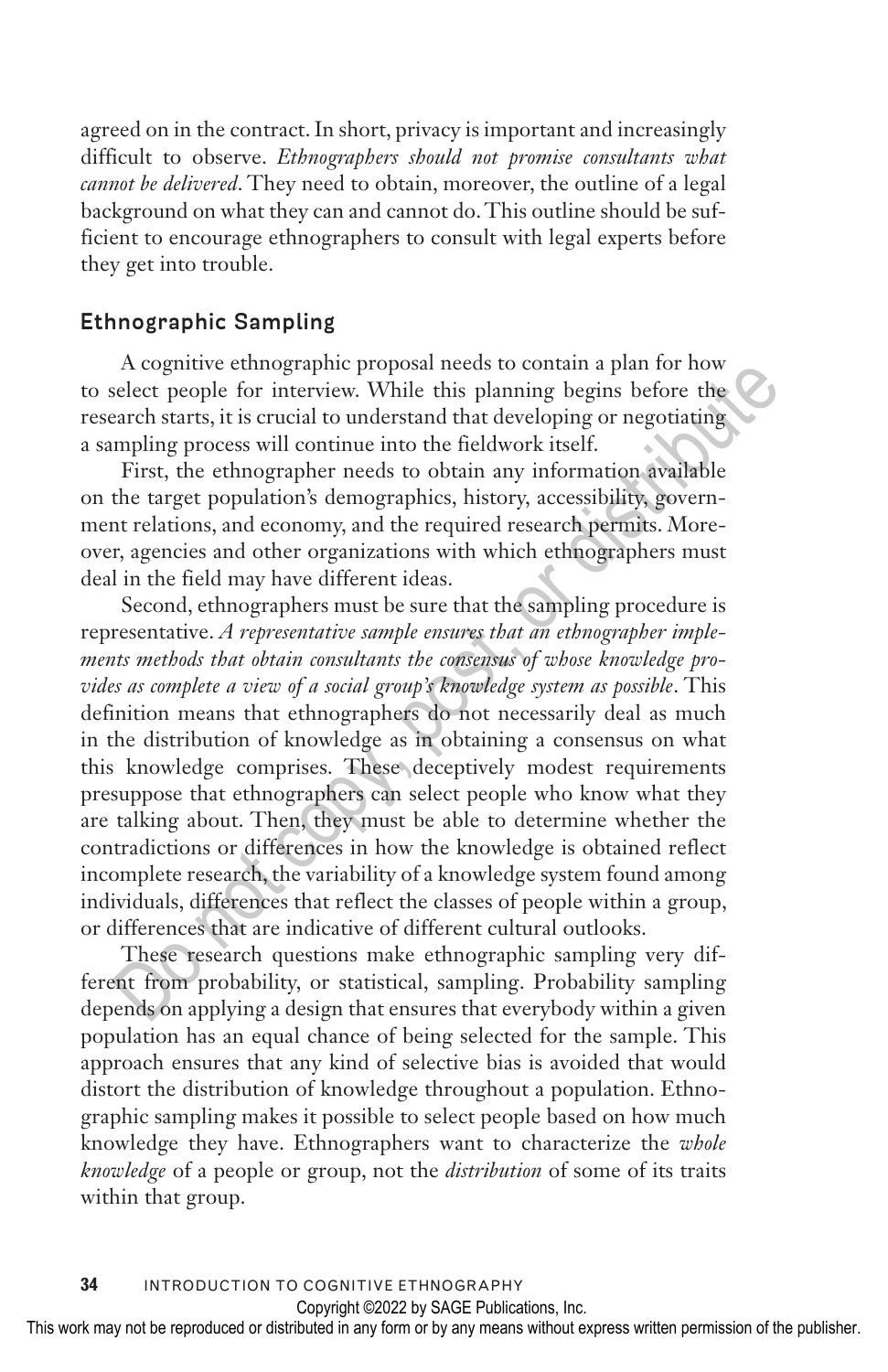Ethnographers thus have to take issues of sampling into account *before* entering the field, and to be prepared to negotiate and adapt research designs *throughout* the fieldwork. There are four major kinds of ethnographic sampling: (1) opportunistic sampling, (2) judgmental sampling, (3) ethnographic adaptations of probability sampling, and (4) face-to-face network sampling.

#### **Opportunistic Sampling**

Sometimes the selection of the research site is predetermined by factors external to the research design. For example, a governmental or other agency may have selected a group or class of people for research without the researcher's involvement, or there may be limitations of time and funding. In addition, someone will recommend a site because they have contacts there. If ethnographers have any say, they are best reminded of a very important rule of thumb: When confronted with the inevitable limitations of time, funding, interests of sponsorship, and accessibility, *it is best to concentrate on the group of people about whom the least is known*. Sometimes the estection of the research sites piecenemined<br>factors external to the research of the research step. For example, a governmental<br>other agency may have selected a group or class of people for reseau<br>without th

A good example comes from James Spradley's 1970 book *You Owe Yourself a Drunk.* He was asked to do an ethnography describing the interaction of homeless men, an alcohol rehabilitation program that was available to them, and the police. Spradley decided that he could not cover all three very well and selected the group about whom he knew the least—the homeless.

Another example is from the *Six Navajo School Ethnographies* (Werner et al., 1976). It shows in detail how the ethnographers developed a defensible sampling design by accounting for features within the social organization of Navajo schools during the mid-1970s. Here, it would have been optimal to study the interaction of school system administration, community, and student body.



Chapter 2 • Planning and Proposing a Research Project **35** Copyright ©2022 by SAGE Publications, Inc.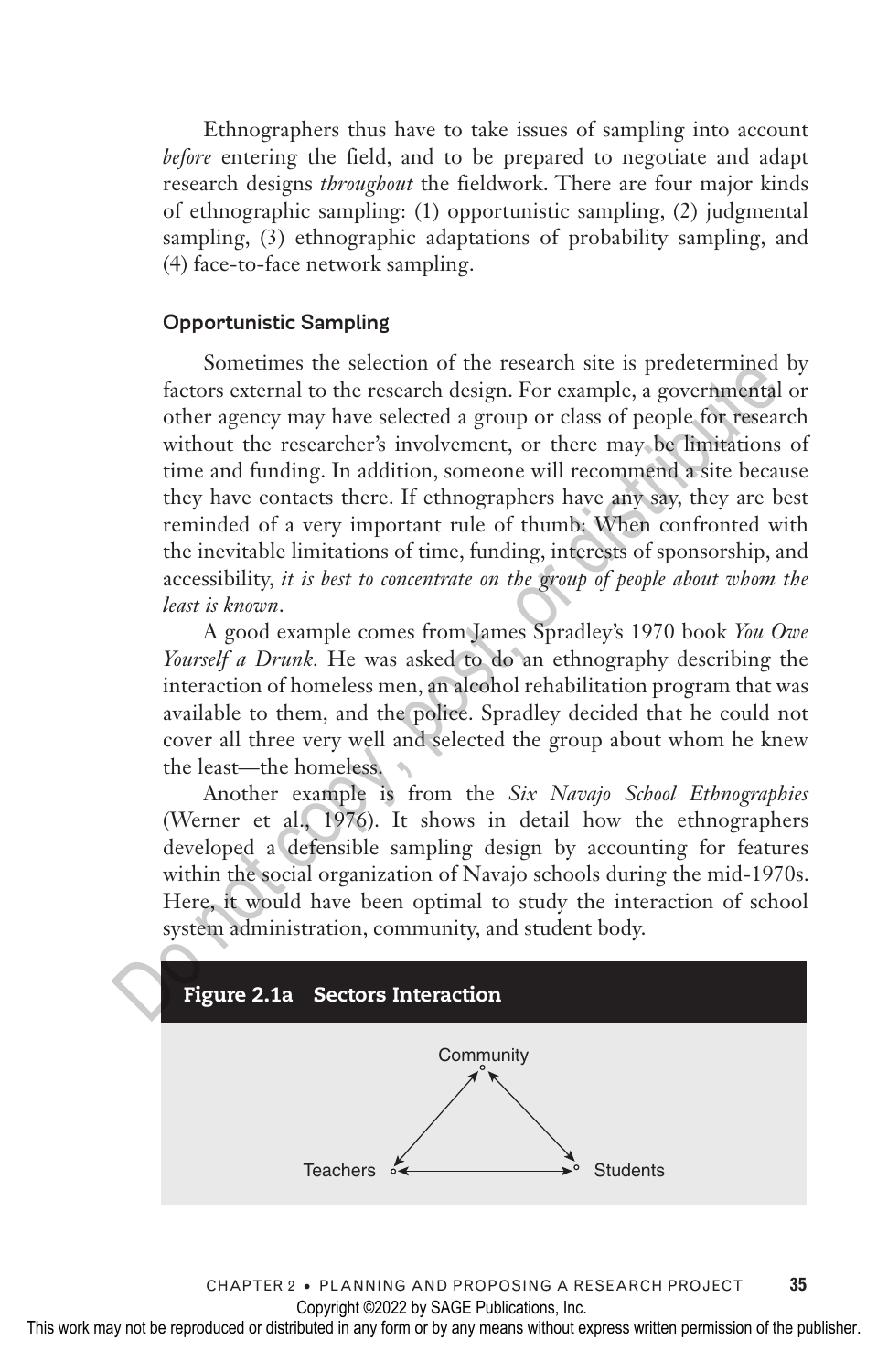

Due to insufficient time, the ethnographers decided to concentrate on the students—the least known segment of the triangle.

Once the ethnographers obtained tribal support for concentrating on the students, they had to acknowledge that they could not interview all the students in all of the six schools. They relied on their teaching experience to choose the most knowledgeable students among the different age-groups. Their experience had revealed that

- 1. 2nd-grade students seemed to know what the primary grades are all about but were not preoccupied with the 3rd or 4th grade;
- 2. 5th graders had learned what the elementary school system was about but, unlike 6th graders, had not begun to focus themselves on the next age-group;
- 3. 9th graders had mastered middle school but were not fully concentrating on high school; and
- 4. 11th graders had learned how to adapt to high school, but unlike 12th graders, they would not have set their sights on goals beyond high school.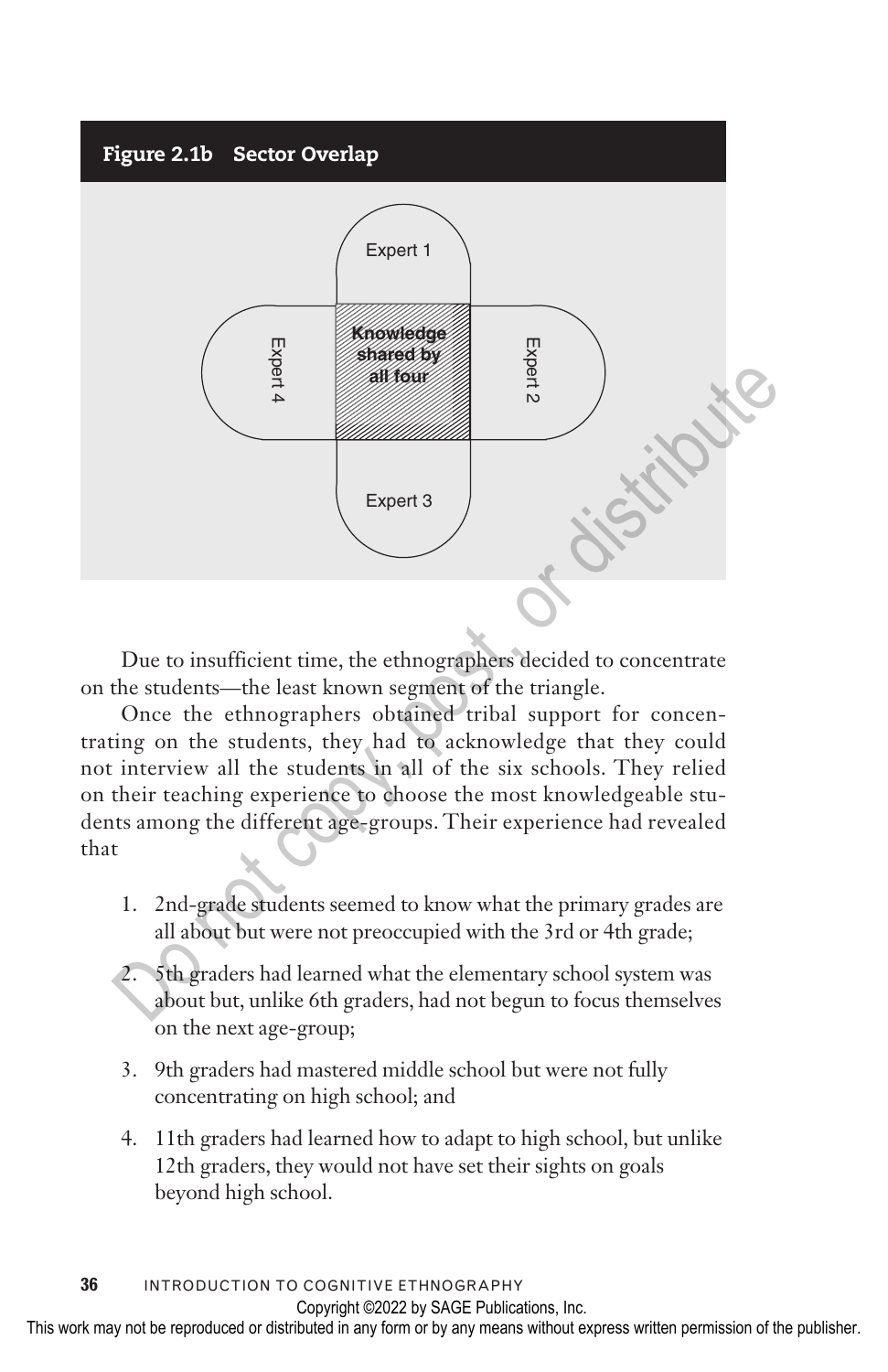Then, sampling shifted from opportunistic to network. At all grade levels, the ethnographers agreed that the classroom teachers would select the initial group of students to be interviewed. In addition to helping select articulate students to interview, consulting the teachers reduced their possible anxiety and helped secure their full cooperation. The researchers then tried to select the students who were mentioned in the interviews. These could include students who had problems or who were problems to others. See below for further discussion on network sampling.

#### **Judgmental Sampling**

*Judgmental* sampling is also known as purposeful, or purposive, sampling (Palinkas et al., 2013). In this design, individuals are selected according to certain criteria important to the ethnographer's research. The primary criterion is assessing individuals who are the most knowledgeable about the subject being studied.

# **Adaptations of Probability Sampling**

Qualitative analogs to statistical sampling include random sampling and cluster sampling, among possible others. In normal random sampling, a researcher starts with a complete list, or census, of the people residing in an area. Each individual is assigned a number, and the researcher selects the individual by referring to a generator of random numbers. Werner and Bernard (1994) emphasize that a random sample

establishes what is typical in a social system. . . . In an ethnographic sample we usually have no idea what is typical. We work with key consultants, often experts, on topics like witchcraft, hunting, manioc planting, etc. Not knowing where to start, we start anywhere, often close to our entry point [to a cultural group]. We develop our network of contacts from there and the [result] is anything but random. (p. 8) **Judgmental Sampling**<br> **Tudgmental sampling** is also known as purposeful, or purposi<br>
sampling (Palinkas et al., 2013). In this design, individuals are select<br>
according to certain circina important to the ethnographer's

An example illustrates how a simulated random sample was applied for ethnography. A team of ethnographers conducted an ethnographic evaluation of a Navajo-controlled community school. They first obtained a list of parents who had had students enrolled at the school at one time or another. From this list, a 10% random sample was selected for interview (Platero et al., 1983).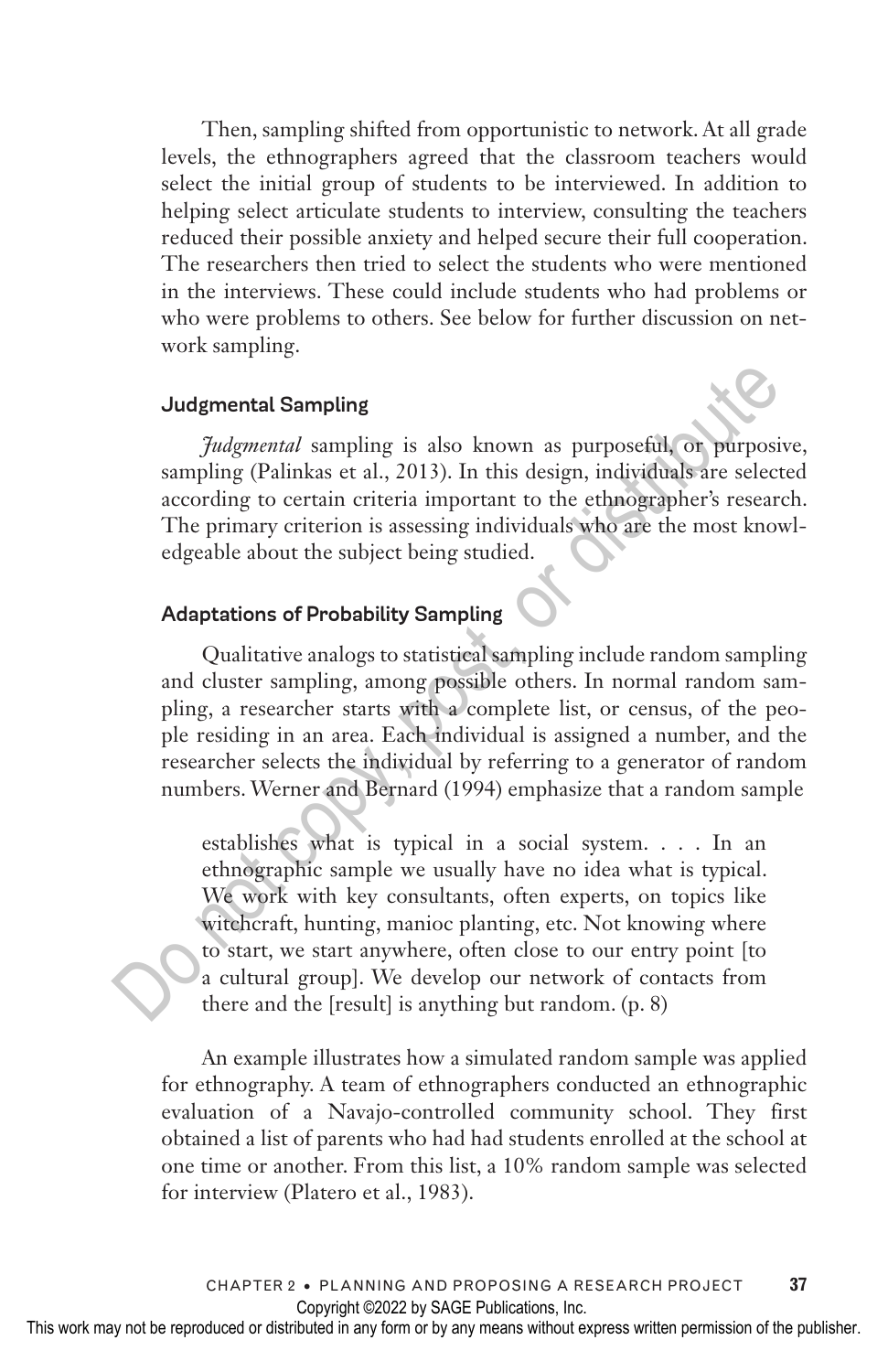Another probability sampling analog, known as area sampling, was comparable to the cluster sampling design (Cochran, 1977; Lang et al., 2004). Fanale (1982) first estimated the overall Navajo population. She then estimated density by (1) estimating that an area of 3 square miles contains, on average, three Navajo households. She then (2) divided her study area into a grid of 3 square-mile units, (3) sampled the squares randomly, and (4) censused, or selected all of, the households in the squares sampled.

Afterward, she conducted open-ended interviews of the residents on their livestock raising practices and obtained oral histories of the effects of the 1930s' federal Livestock Reduction on them.

#### **Network Sampling**

Network sampling is the most common form of sampling in ethnography. The approach starts with either an opportunistic or a judgmental sample. Then, the ethnographer asks each consultant to name other persons they would recommend for interview. The named individuals and their connections with the referring consultant are the start of a network. A network sample is sometimes referred to as a "snowball sample." This term suggests that the sample simply aggregates people during the research, with little attention paid to the method. A documented network approach is more systematic and methodical precisely because it *documents* the contacts. At the least, this documentation can reveal a record of how the ethnographer chose the consultants. Better yet, further study may reveal more about the group. For more information, see Chapter 4. their livestock raising practices and obtained oral histories of the<br>
rects of the 1930s' federal Livestock Reduction on them.<br> **twork Sampling**<br>
Network sampling is the most common form of sampling in eth-<br>
reprodited are

#### **How Many Is Enough?**

Once the questions of what, where, when, and who are considered, the next question is "how many?" It is here that ethnography differentiates itself very sharply from more conventional survey research. As mentioned above, probability sampling (Cochran, 1977) is designed to guarantee that any individual within a population has the same chance to be selected as any other such individual. If the purpose of the sample is to describe the distribution of traits, such as attitude, throughout a population, then this sampling approach helps avoid bias that might distort the true distribution. A random sample "establishes what is typical in a social system (population)" (Werner & Bernard, 1994, p. 8). It follows that in random sampling, or any of its derivatives, the more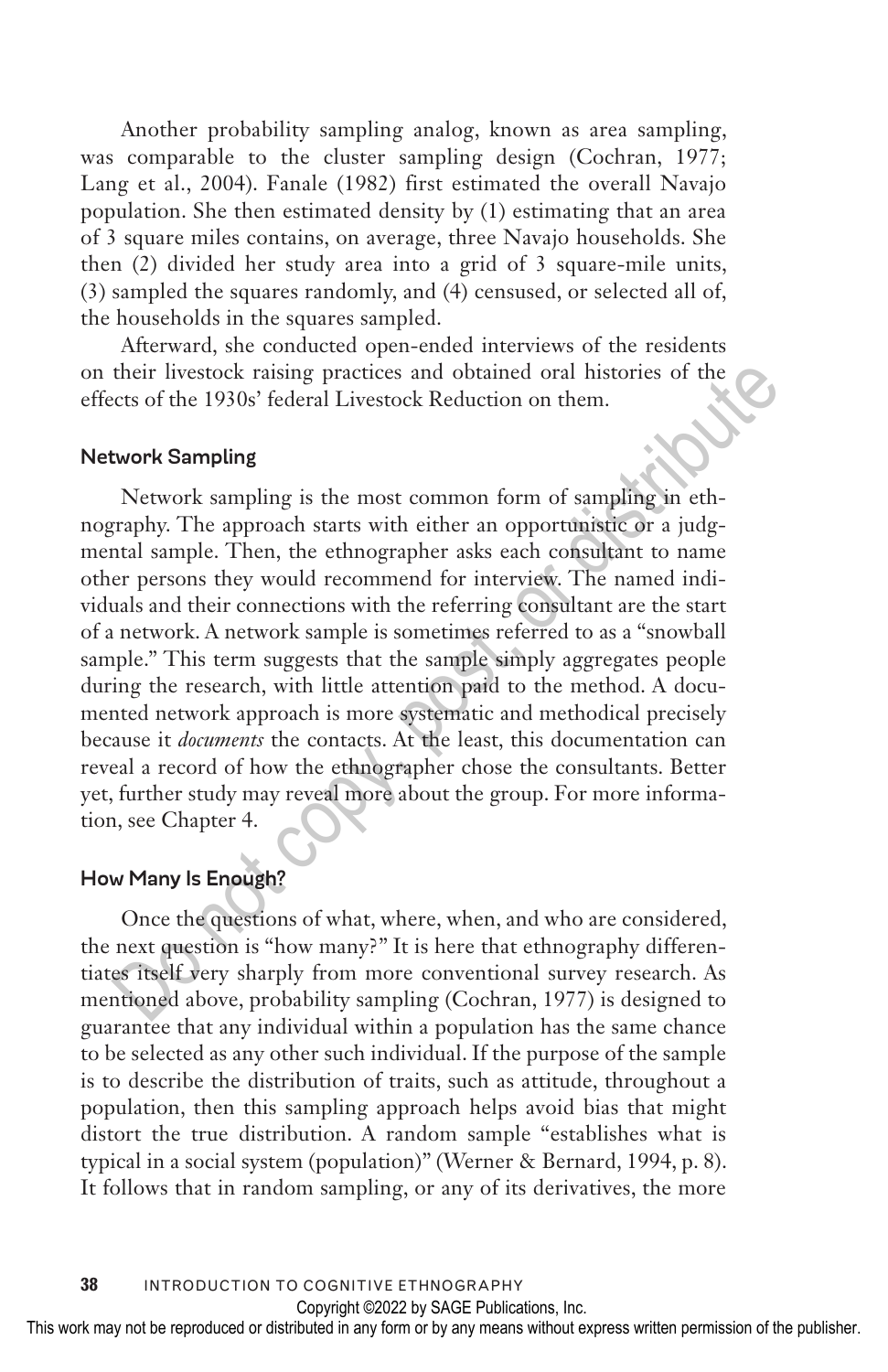people or other elements selected, the better. Sample numbers of more than 100 are not unusual (see McCarty, 1994). However, adequacy of sample size becomes a matter of probability estimate. As McCarty (1994) summarized,

When all is said and done, sample size is often determined by budget constraints rather than by formulas. If the formula calls for 3000 responses at \$10 each, and there is only \$20,000 in the budget, ethnographers lived with 2000 surveys. There is nothing wrong with this, so long as one is aware of the effect this may have on confidence and precision. (p. 5)

For ethnography, the aim is to describe a knowledge system as precisely and as thoroughly as possible, not to estimate the distribution of its parts throughout a population. As Werner and Bernard (1994, p. 8) stated, ethnographic sampling helps establish "the range of phenomena . . . not the proportion of traits within a population at large." In many instances, the ethnographer may have little idea of what this knowledge is, much less how it is distributed. Ethnographers know that they have succeeded in describing a cultural knowledge system if they have achieved *consensus* within their sample.

A.K. Romney and colleagues (1986) developed a mathematical model that ascertained the number of individuals who might be needed for consensus. They first administered a general knowledge test to a preselected group of university students. From this larger group, they generated a small sample of students, some of whom demonstrated high expertise in whatever the subject. They then selected others who did not have this expertise. From all these responses, they developed a table that showed that good results describing a body of knowledge can be generated from as few as four people *if they demonstrate a high degree of cultural consensus*. ing wrong with this, so long as one is aware of the effect this<br>may have on confidence and precision. (p. 5)<br>For ethnography, the aim is to describe a knowledge system as p<br>cisely and as thoroughly as possible, not to est

Are we really justified in using as few as a half dozen subjects with only a few items? We feel that the answer is yes for the following reasons: (1) we have a very tight theory whose assumptions are very stringent; (2) we are working with very high concordance codes where consensus is high; (3) we are only trying to find one "correct" answer for a question rather than, say, differentiating questions on a continuous scale of tendency to be "true" or "false." (p. 327)